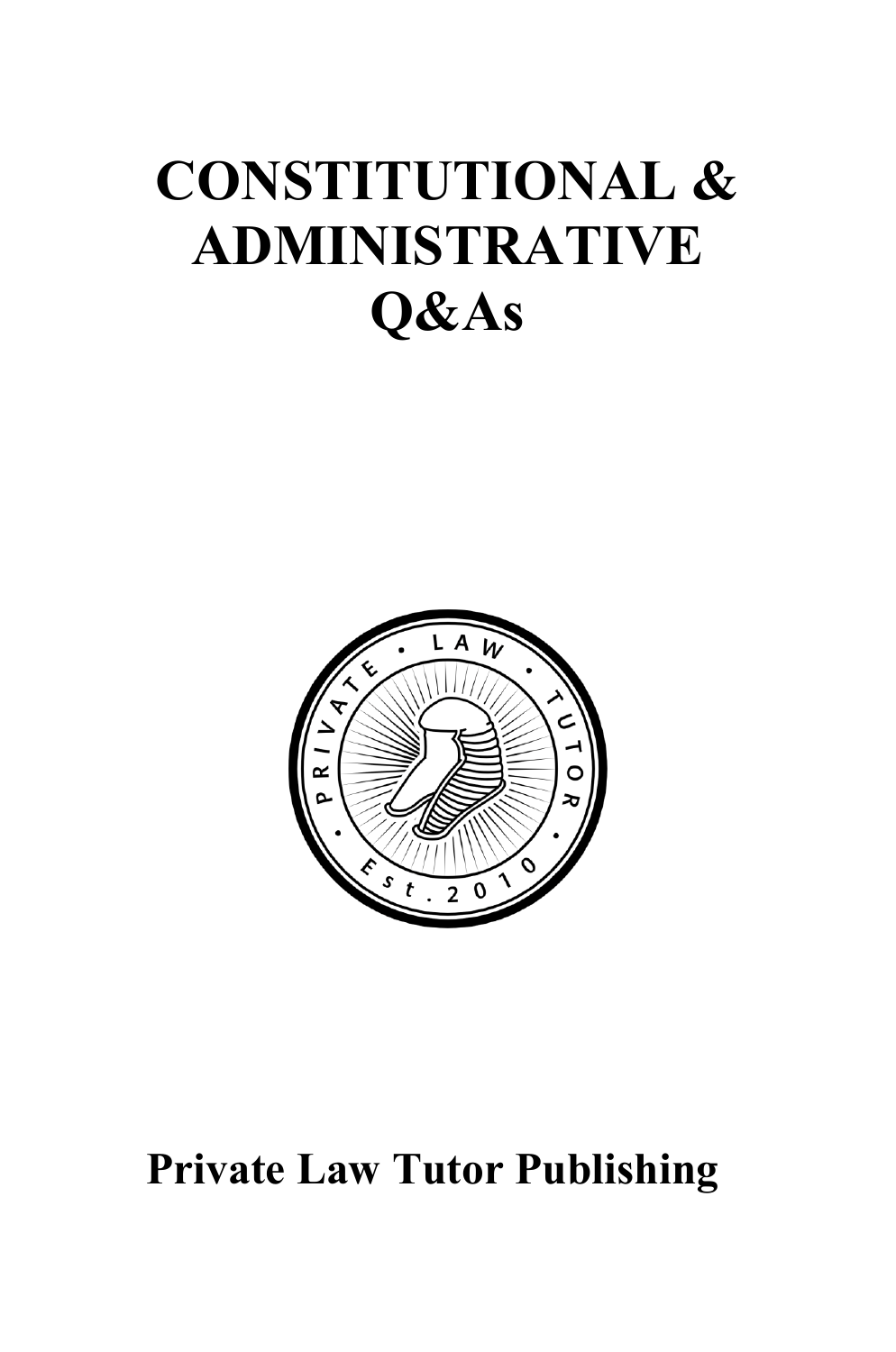### **CONSTITUTIONAL & ADMINISTRATIVE Q&As**

Private Law Tutor Publishing

**Chapter 1 –** Introduction to this Q&A Book

**Chapter 2** – The Characteristics of a Constitution

**Chapter 3** –The Nature and Sources of the UK Constitution

**Chapter 4** - The Separation of Powers

**Chapter 5**- The Rule of Law

**Chapter 6** – Parliamentary sovereignty

**Chapter 7** - The Crown and the Prerogative

**Chapter 8** - Powers and accountability of the executive

**Chapter 9** – The Decentralisation of public powers

**Chapter 10** - The European Convention on Human Rights

**Chapter 11** - The Human Rights Act 1998

**Chapter 12** – Articles 2, 3, 5 & 6 ECHR

**Chapter 13** - The right to family life - Article 8 ECHR

**Chapter 14** – Freedom of Expression – Article 10 ECHR

**Chapter 15 –** Judicial review: Preliminaries and procedure

**Chapter 16 –** Grounds of Judicial Review: Illegality

**Chapter 17 -** Unreasonableness/Irrationality and Proportionality

**Chapter 18 –** Procedural impropriety

**Chapter 19 –** Legitimate Expectation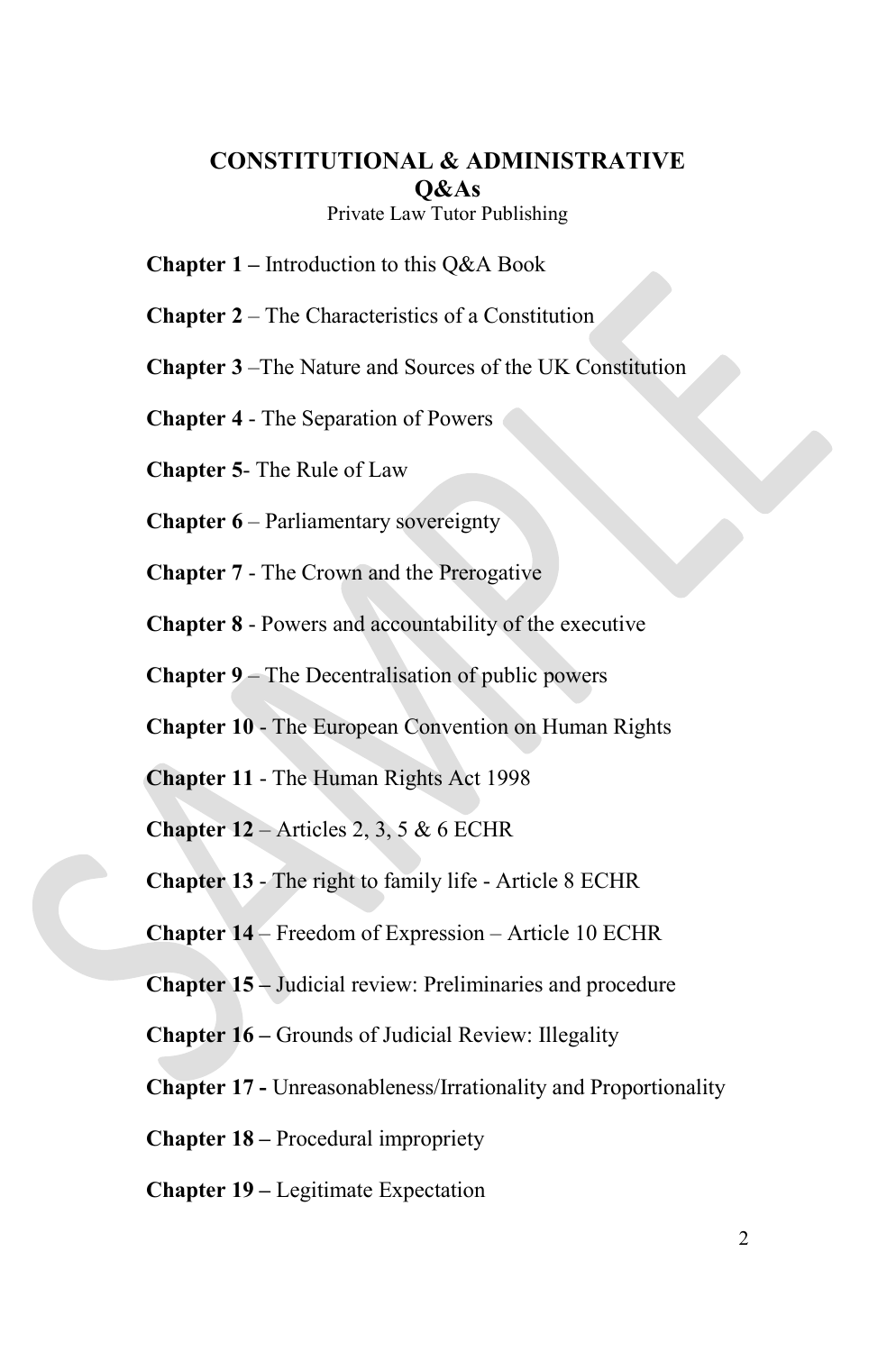## **Chapter 2 - The Characteristics of a Constitution**

#### **Essay Question 1**

The constitution is a necessary requirement in every state. It is the document that the Government draws its power and gives legitimacy to its actions. Discuss

#### **Answer**

#### **Introduction**

This question calls for an assessment of the unique situation in countries without a written constitution. The following discussion will focus on the widely debated unwritten constitution of the UK. The advantages and disadvantages of such a constitution will be evaluated and arguments will be made to determine whether or not there is a need for a written constitution in the UK.

According to **Professor K C Wheare** a constitution is "the whole system of government of a country, the collection f rules which establish and regulate or govern the government." **Thomas Paine's** view on the constitution reveals more complex ideas as according to him "…a government without a constitution is a power without right...A constitution is a thing antecedent to a government; and a government is only the creature of a constitution." A constitution therefore establishes the rules providing for the powers, functions and limits of the three organs of the government (that is, the legislative, executive, and judiciary), the fundamental rights of citizens as well as the relationship between the government and citizens. In many countries these rules are stated in a single document. In the UK however, the constitution is derived from many written and unwritten sources that are both legal and non-legal. It is therefore more accurate to term the British constitution uncodified.

In order to understand why UK does not have a codified constitution, it is necessary to understand UK's historical, legal, and political landscape, that despite having gradually evolved over centuries, has not actually experienced a sudden drastic change or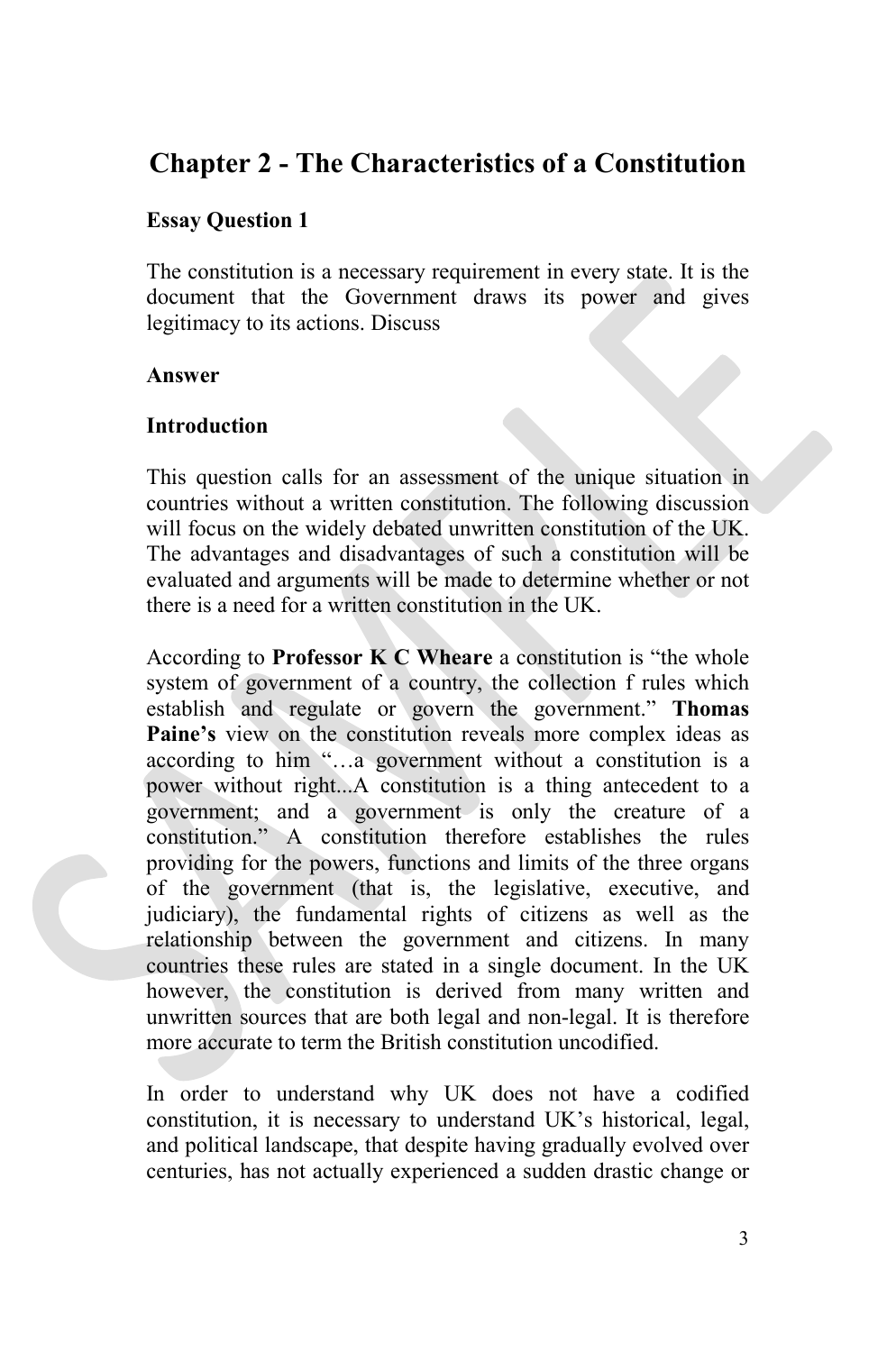break. For example, Malaysia has a codified constitution because it was given independence by the British in 1957 to become an independent state and The United States of America went through a revolution during the  $18<sup>th</sup>$  century. Although there have been significant cataclysmic events in the British history such as the  $17<sup>th</sup>$ century English civil war, these happened almost a century before the idea of a written constitution began to seriously take form in the late  $18<sup>th</sup>$  century. By then, UK was well past the major changes and Parliament sovereignty was established so any new changes that occurred were easily dealt with acts of Parliament.

One of the main advantages an uncodified constitution offers is flexibility. With an uncodified constitution, it is easy for the legislators to make and unmake laws of constitutional importance. In the UK there is no special procedure to repeal or amend statutes of constitutional importance other than getting a simple majority in Parliament. For example, in the UK, the landmark case of **Somersett** aided by a well-organized abolitionist movement ended the practice of owning slaves in England and contributed to Parliament enacting the Slavery Abolition Act in 1833. In the words of **Hillaire Barnett**, "In the UK, constitutional changes can be brought about with the minimum of constitutional fuss." In contrast, countries with a written constitution have to jump through several hoops before amendments to the constitution can be made. For example in Malaysia, amendments to the Federal Constitution require a 2/3 majority in the 'Dewan Rakyat' (House of Commons). In addition, if the matter has to do with the national religion of Islam and the special position of Malays there is a further requirement where approval from the Council of Malay Rulers must be sought. This point can be viewed differently in that the whole idea of a codified constitution in the case of UK may be against the model of democratic representation. Democracy dictates that the contending parties put out their wares for the public's perusal and eventual choice during elections. If the majority agrees to a particular party's election manifesto and the party forms the new executive then in the name of democracy, it must be allowed to carry out its election promises with minimal fuss. However, with a codified constitution, only a constitutional amendment may allow certain policies to be implemented and this is just a tedious process as mentioned above.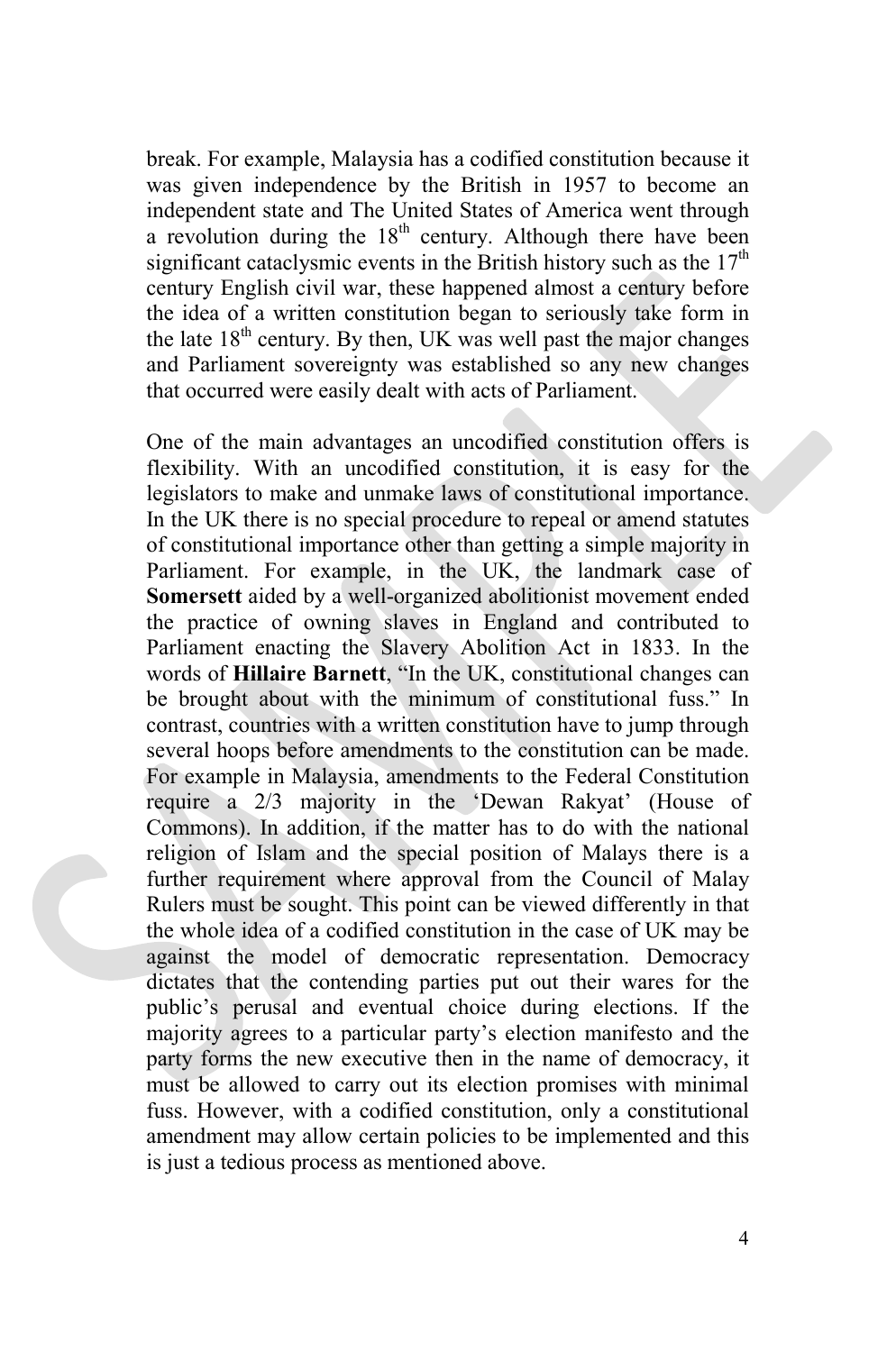Another merit of an uncodified constitution is the sovereignty of Parliament. The UK Parliament is the sole legislative body and cannot be bound by its predecessors nor can it bind its successors. However, in countries with a written constitution, there is usually a constitutional court that will decide on the validity of government policies and legislation. This will inevitably lead to the judiciary being dragged into matters pertaining politics. A clear example of this is the case of **Roe v Wade** which is a landmark decision legalising abortion. The United States Supreme Court held that abortion was protected under the 14<sup>th</sup> Amendment. Other than the obvious issue of abortion, this decision also fuelled debates regarding the lines (or lack thereof) between constitutional adjudication and legislating. Another instance would be the **Dred Scott** decision in the United States Supreme Court. The court here held that slaves were too inferior to have any rights that the "white man" had to respect. Ultimately this resulted in the Missouri Compromise, which banned slavery in the Northern territories of the 36°30' parallel, being overturned. The crux of the matter is simply that judges are not elected by the people the way ministers are and cannot be said to truly represent the people. Therefore, there is no reason that they should act in the capacity of legislators. However, in the current times of constitutional upheaval in UK in regards to the independence of Scotland (referendum in 2014) it is suggested by John Drummond that the point should be shifting sovereignty to the people and not Parliament.

The current chairman of the Constitutional Commission pressure group, John Drummond heavily credits the Thatcher government for truly exposing the constitution as a convenient arrangement for the exercise of power.

As mentioned briefly earlier, the arbitrary protection of citizen rights is another flaw in having an uncodified constitution. This is because the rights of the citizens are not entrenched in a Constitution. Instead it exists in the form of a statutory act (Human Rights Act 1998) that can be very easily repealed by a simple majority n Parliament. According to **A.V. Dicey** the rule of law is the best protector of fundamental rights and a Bill of Rights is unnecessary so long as there are courts. This coupled with Parliament's legislative power constitute UK's fundamental rights. This is illustrated by the case of **Entick v Carrington**. In this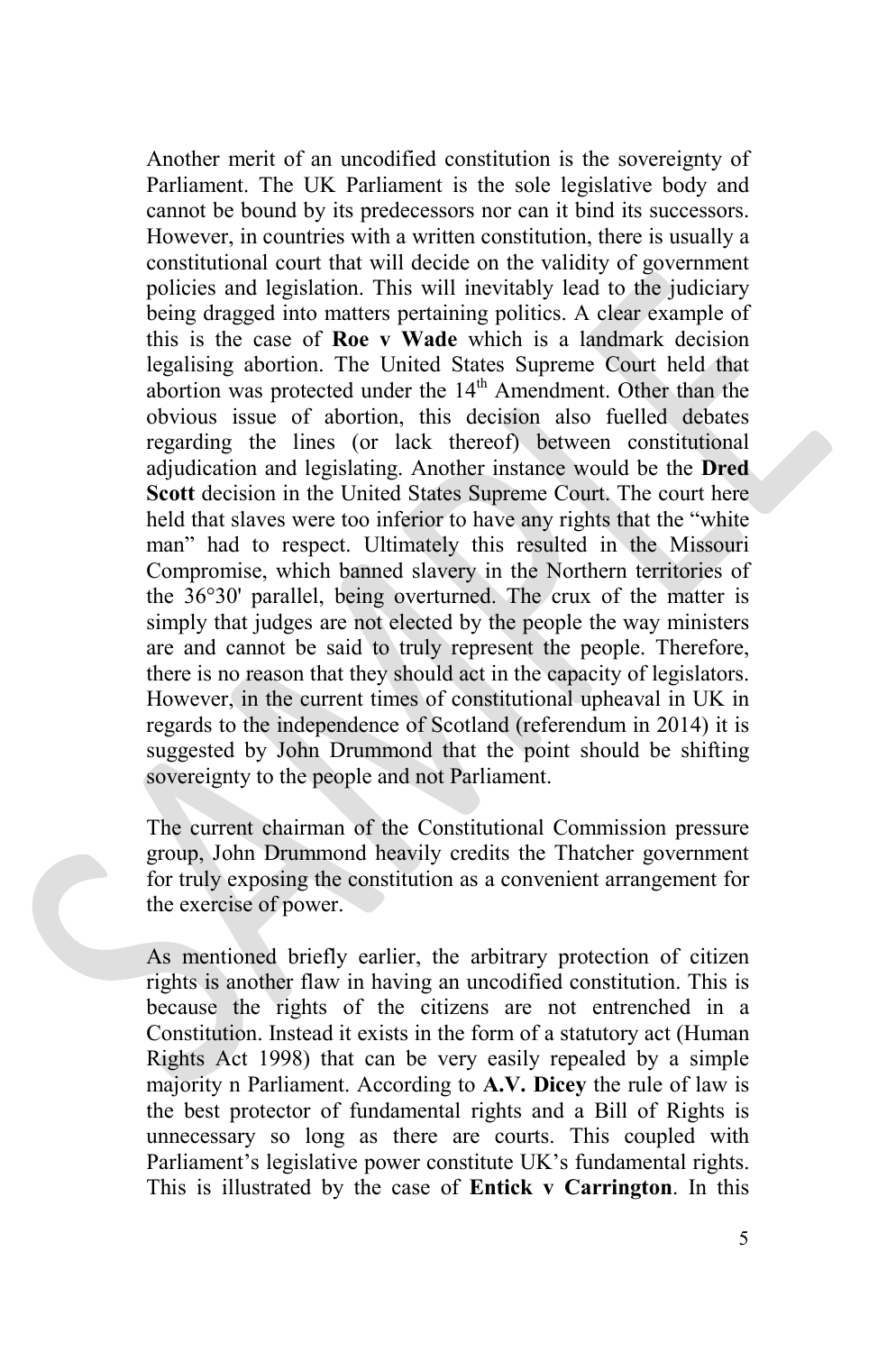particular case, the King's Chef Messenger was ordered by the Secretary of State to search Entick's residence by force. Entick was suspected of writing and publishing seditious material. Entick sued for trespass. The court held that the Secretary of State had no right under statutory or common law to issue a warrant for search and found in favour of Entick. It is argued that while A. V. Dicey is right to a certain extent, his point on courts upholding citizens' rights does not always hold true. For example, in the case of **Malone v MPC**, the police tapped Malone's phones on the authority of a warrant issued by the Home Secretary. Malone sued the police for a violation to his right of privacy. The court held that there was no such right under English law (this was prior to the HRA 1998). More recently this year after the Snowden revelations showed that British intelligence GCHQ has secretly gained access to the network of cables which carry the world's phone calls and [internet](http://www.guardian.co.uk/technology/internet) traffic and has started to process vast streams of sensitive personal information which it is sharing with its American partner, the National Security Agency (NSA). Although still under investigation, the allegations if true, reveal the extent to which rights in the UK are arbitrarily protected, or as John Drummonds puts it, depending on the government of the day. It can be counterargued however, that the existence of an entrenched document does not guarantee a protection of human rights and to think so is to be overly optimistic. Countries such as Somalia have a written constitution but cannot be said to uphold the rights of its citizens by any means. A written constitution is only as valuable as the government of the day deems it to be. Without political will it is merely a litany of words with little meaning.

When weighing the pros and cons listed above in relevance to the UK particularly, it must be highlighted that the issue is rather complex and is not limited to two polar options of codifying or not codifying. According to Rodney Brazier, there are four options to be considered when evaluating the need for codification. The most conservative course of action will naturally be to allow the gradual evolution of the constitution by building on existing laws and conventions as it is currently and historically. This method is reactive and is applied as and when needed. At the other extreme is to put in place a complete codification of rules that will result in a proper codified constitution in a single document. However, a less considered option situated between the extremes exist. One option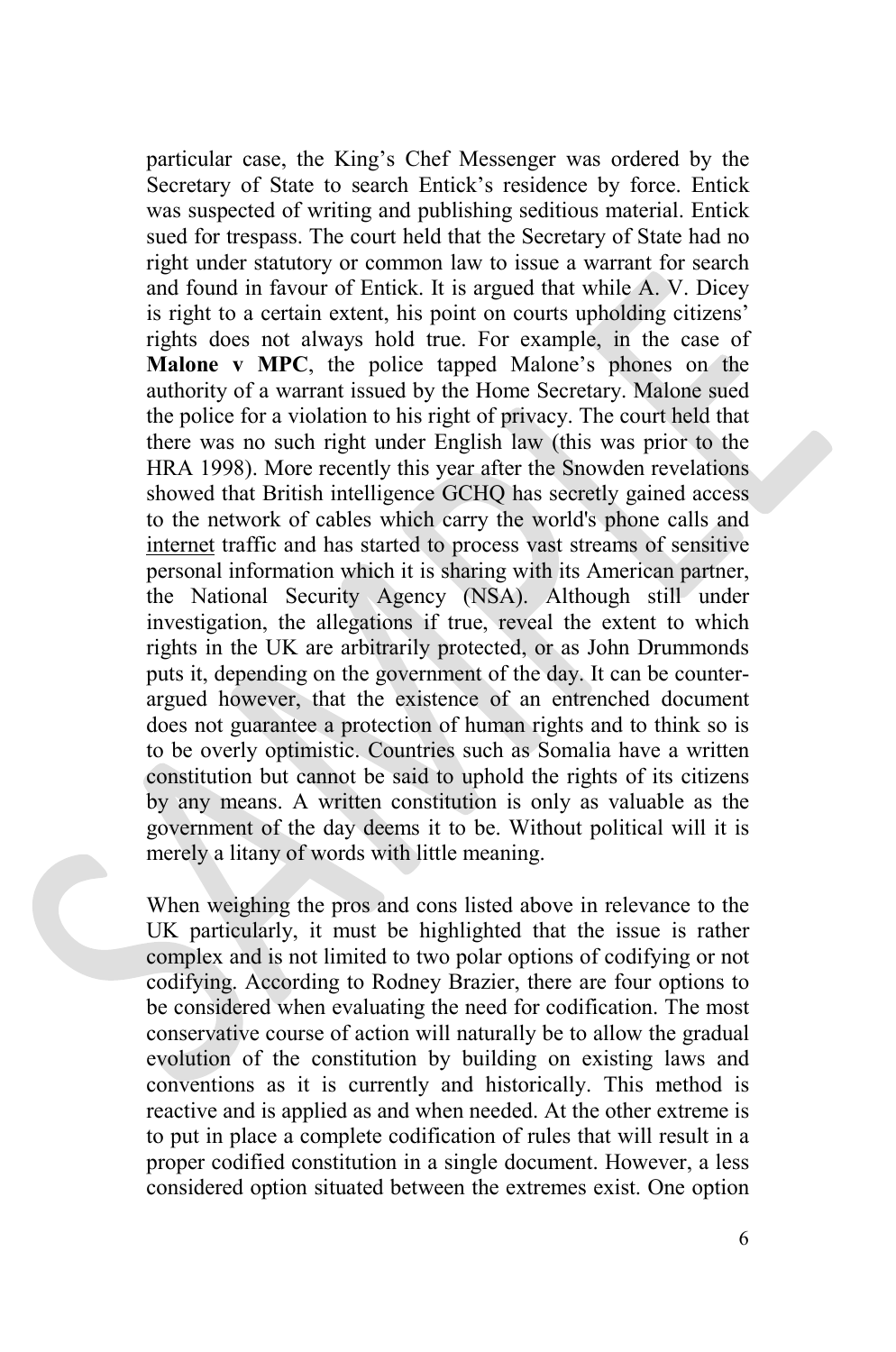is to consolidate the Labour Governments efforts in constitutional reform of the UK's uncodified constitution has been developed over time to become one of the most successful governing systems in the world as evidenced by its political stability and efficient executive, legislative and judiciary systems in place. It is dynamic due to the flexibility accorded by an uncodified constitution and this has enabled it to grow and change bit by bit. It has its fair share of faults but then again, so does every system. The UK has a system that works well despite these flaws and its long history is proof enough that this is a system that rectifies itself before it becomes too inefficient or unjust. Furthermore, codification of the UK constitution is a task of unimaginable magnitude and will consume a lot of time and money that I dare say, is rather unnecessary in the current situation. The only matter with any sense of urgency is regarding the rights of UK citizens, as any country that is truly democratic will ensure its citizens' rights are always protected. However, in my opinion having an entrenched Bill of Rights, without codifying the entire constitution, is a satisfactory solution. I disagree however, with the notion that what isn't broken should not be fixed. The point being that it is far from prudent to what for a cracked glass to shatter before anything done. However, in developing the constitution, a slow evolution is better than radical changes.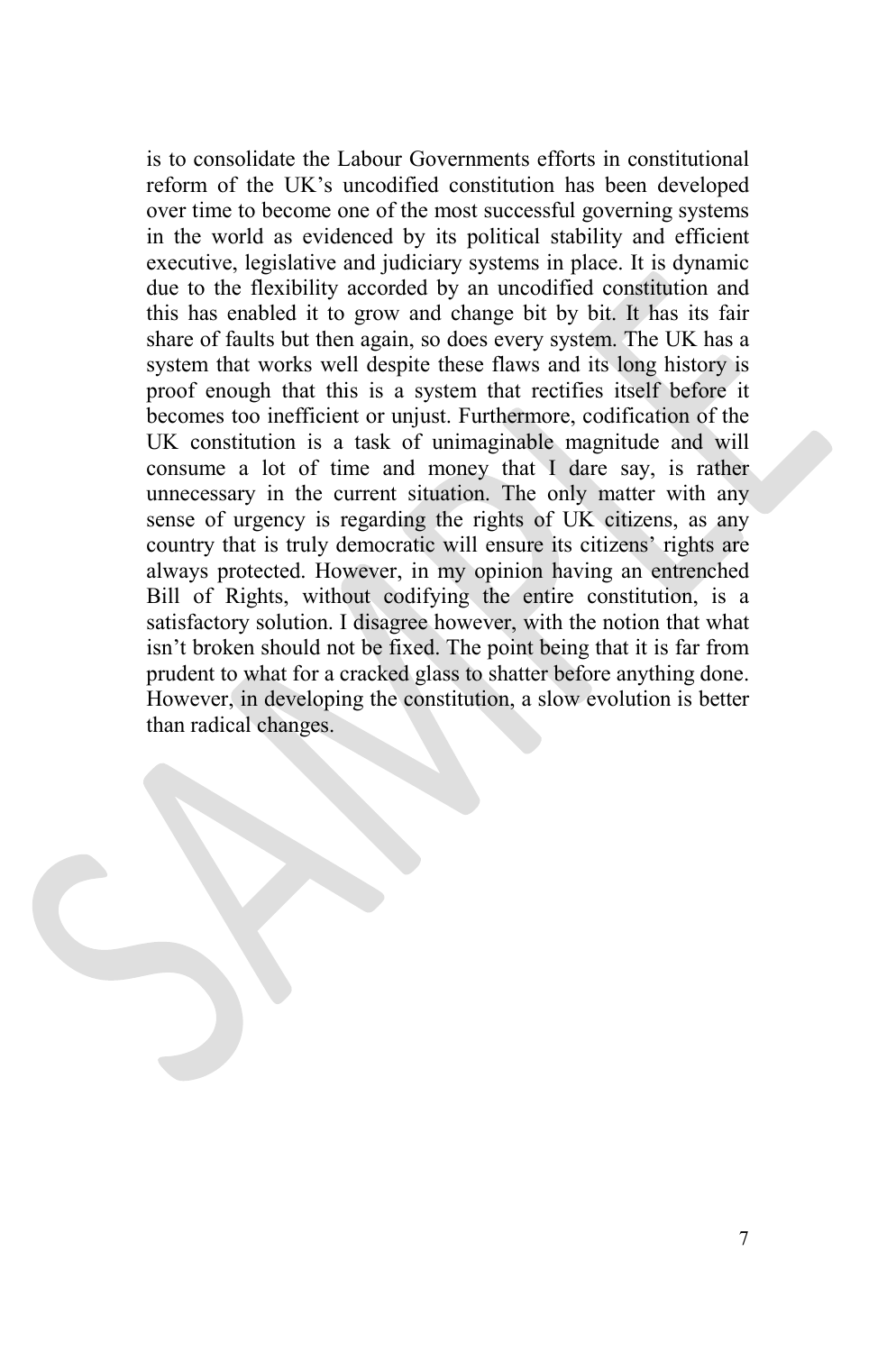#### **Chapter 3 –The Nature and Sources of the UK Constitution**

#### **Essay Question 1**

With regards to Sources of the British Constitution, please describe those most peculiar to the UK in their non-legal nature, and the extent to which they are used.

#### **Answer**

#### **Introduction: Background**

A constitution can straightforwardly be defined as, the body of rules and arrangements that regulates the government of a country. Lawyers in the United States of America can access their constitution in a single document in which the rules of governance lie catalogued. To further understand his constitution he must look to law reports where the Supreme Court has given substance to the meaning of rules through it decisions. **Marshall & Moddie** say finally to grasp a more informed understanding, a lawyer will also have to examine non-legal rules which are set on the constitution to fill in the gaps.<sup>[1](#page-7-0)</sup> The use of a written constitution in any civilised society is to ensure a balance of rights, awareness, and authority. A constitutional lawyer in the United Kingdom faces a more cumbersome task of hunting for our unwritten constitution in a number of places and forms. **Rodney Brazier** say he will have to look in legislation, case law, European community law, nonlegal rules, statements about the royal prerogative, practises of parliament, and internal rules of political parties.<sup>[2](#page-7-1)</sup> For the British constitutional lawyer matters are less clear-cut and uncertainty exists as to precisely which one of these forms has constitutional importance. The only realistic approach he could take is to consult literature on the constitution by authoritative writers, this however is a subordinate source, and it can be appropriate to use as a last resort.

<span id="page-7-0"></span><sup>1</sup> G. Marshall & G.C. Moddie, *Some Problems of the Constitution*, 5th edn., 1971, London: Hutchinson, p. 13-14<br><sup>2</sup> Rodney Brazier, *Constitutional Reform*, 2<sup>nd</sup> edn., 1998, Oxford: OUP, p.

<span id="page-7-1"></span><sup>2.</sup>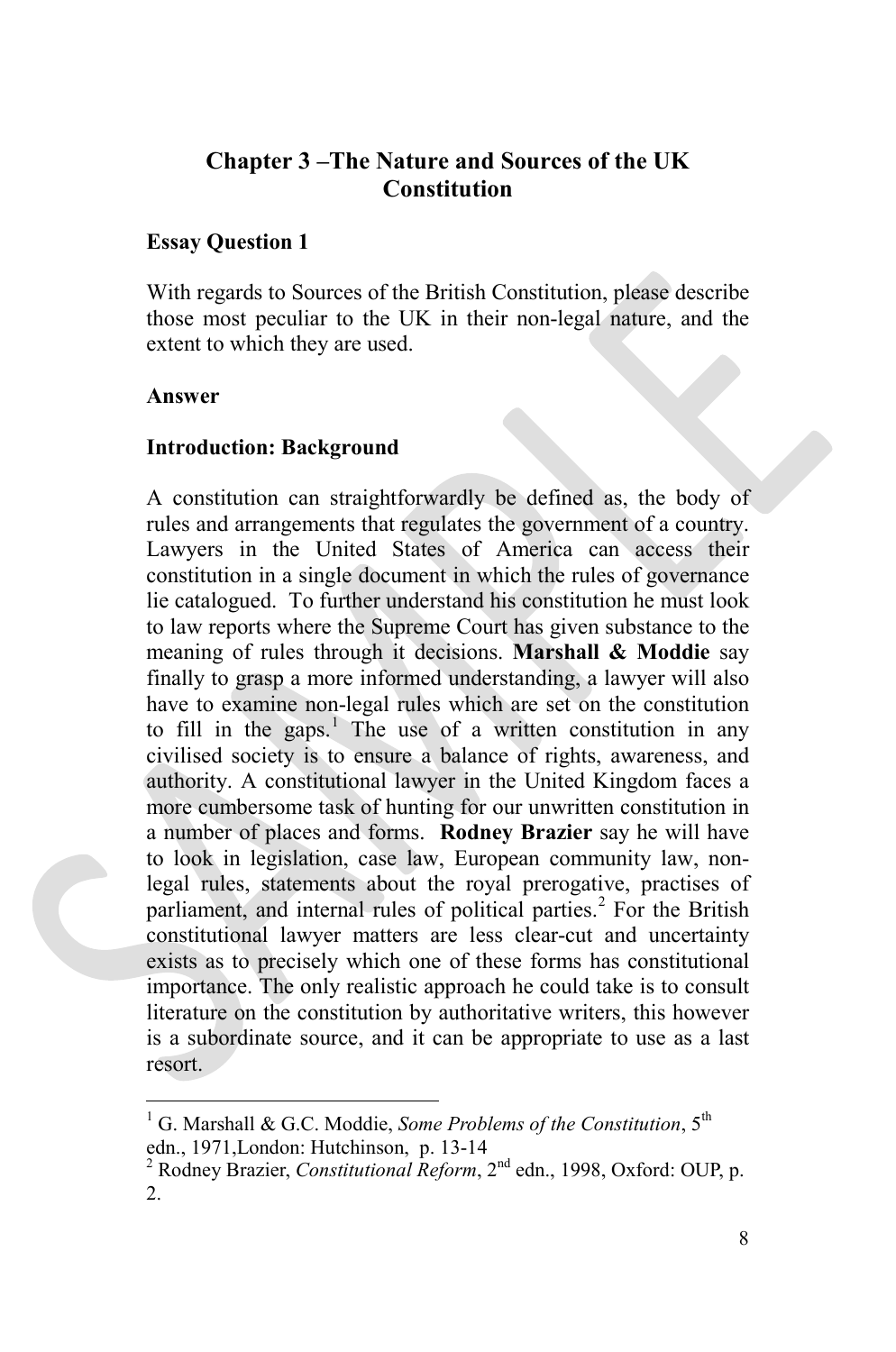#### **Non-legal rules: constitutional conventions**

A major difficulty surrounds constitutional lawyers in reference to non-legal rules of constitutions. The non-legal rules termed conventions, are defined by **AV Dicey** as *'…understandings, habits, or practices which,...regulate the conduct of the several members of the sovereign power, of the Ministry, or of other officials…'*[3](#page-8-0) Conventions in reality are not seen as laws, the lack of legal substance detach conventions from law courts, hence, they are of no concern to courts and lawyers. **AV Dicey** put it 'As a lawyer I find these matters to high for me.<sup> $4$ </sup>. . Although conventions are not enforceable in courts, they have demanded recognition. In a case concerning the publication of dead minister's memoirs, in a newspaper, the breach of convention was distinguished as a line of persuasion, but could not be seen be the court as a binding authority.[5](#page-8-2) **Marshall & Moddie** say once having recognized the role of conventions, a lawyer of the British Constitution, further faces the job locating the documentation of these rules, those can be found in the preamble to the relevant Act, reports of the imperial conferences or the conferences of the Prime Minister, where these rules, are officially decided and documented<sup>[6](#page-8-3)</sup>

#### **What amounts to a constitutional convention?**

As way of a starting point, conventions according to **AV Dicey** are defined as: *"…conventions, understandings, habits or practices which, though they may regulate the conduct of the several members of the sovereign power…are not really laws at all since they are not enforced by the courts. This portion of constitutional law may, for the sake of distinction, be termed the 'conventions of the constitution', or constitutional morality*…" This definition concentrates on what conventions are supposed to achieve.

<span id="page-8-0"></span> $3$  Dicey, A.V., *Introduction to the Study of the Law of the Constitution*,  $10<sup>th</sup>$  edn., 1959, London: Macmillan, p. 24

<span id="page-8-3"></span>

<span id="page-8-2"></span><span id="page-8-1"></span><sup>&</sup>lt;sup>4</sup> Ibid. p.21<br><sup>5</sup> *Attorney-General v. Jonathan Cape Ltd* [1976] QB 752<br><sup>6</sup> Marshall, G. & Moodie, G.C., Some Problems of the Constitution. 5<sup>th</sup> edn., 1971, London: Hutchinson, p. 25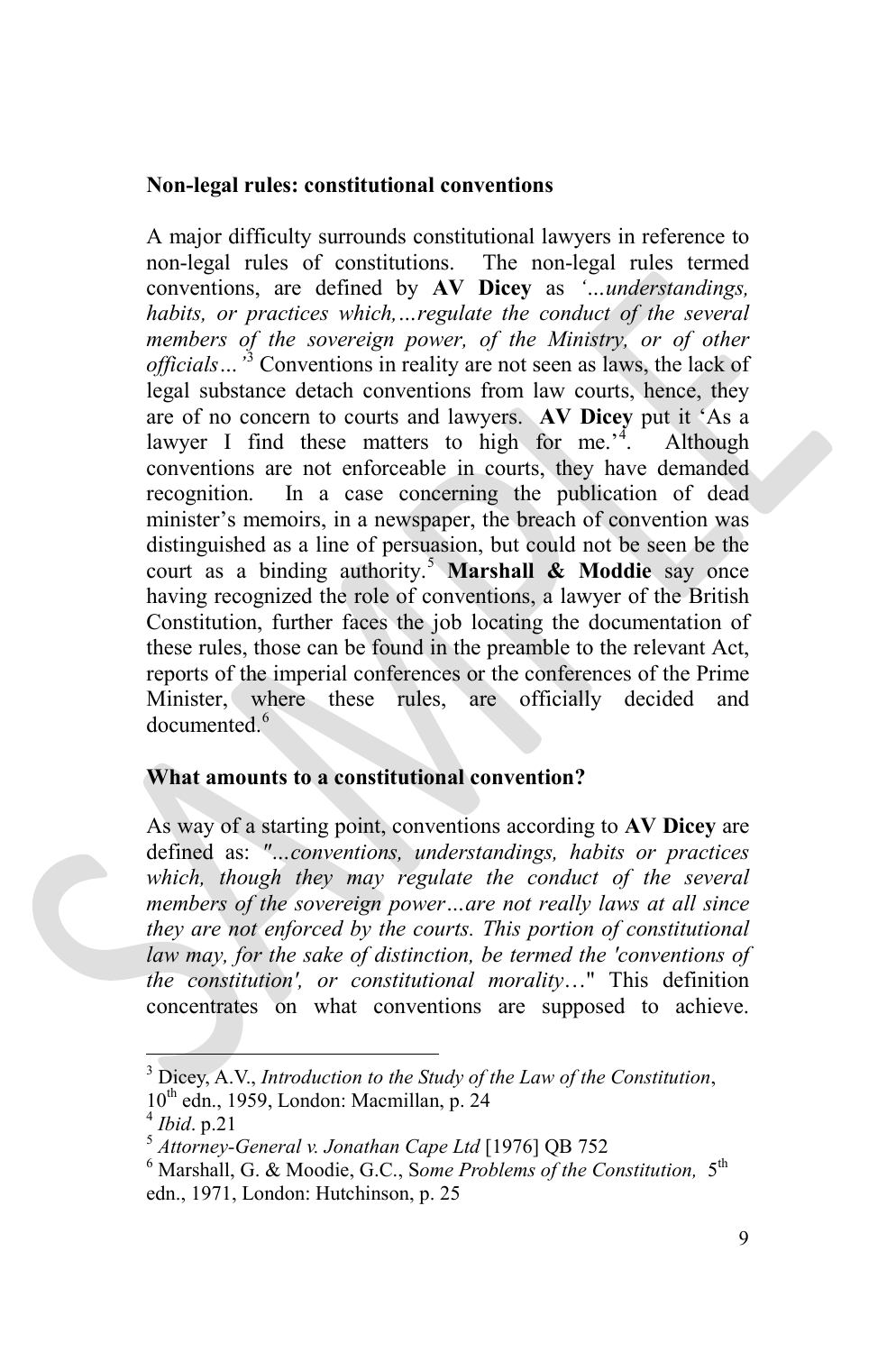However, this view is not entirely accurate and it is important that conventions are distinguished from mere habits and practices. Conventions are conceptually different from habits or practices in that these concepts do not prescribe or dictate what ought to happen but are merely descriptive of what in fact does happen. A Further definition of the purpose of conventions was given by **Sir Ivor Jennings** as: "*The short explanation of the constitutional conventions is that they provide the flesh that clothes the dry bones of the law; they make the legal constitution work; they keep it in touch with the growth of ideas*." To that end, it is a characteristic of constitutions in general that they contain some areas which are governed by conventions, rather than by strict law. However a simplistic characterization of constitutional conventions, moreover, for discussion purposes regarding this quandary, **Fenwick's,** definition seems to be most appropriate, Fenwick stated: "*Conventions may be roughly defined as non-legal, generally agreed rules about how government should be conducted and, in particular, governing the relations between different organs of government*".

#### **Example of Constitutional convention: Collective ministerial responsibility**

A constitutional convention exists in the doctrine of collective ministerial responsibility. **Tomkins, A** describes this convention as: *"The convention of collective responsibility means that all ministers in the government must accept responsibility for the policies, decisions, and actions of the government, even if they did not personally develop or take them, and even if they personally disagree with them."* This convention forces an obligation on all ministers of the government to support and defend government policy. It is expected that ministers 'speak in one voice' and to adopt a position of collective responsibility. The purpose of this convention is to give an impression of government unity, moreover, to give the public confidence in their policies. Ministers are not expected to be outspokenly critical of government policy. Ministers who find a particular policy unacceptable should resign from office<sup> $7$ </sup>

<span id="page-9-0"></span> $7$  An example of this occurred over the Iraq War in 2003. Foreign Secretary Robin Cook resigned after failing to accept collective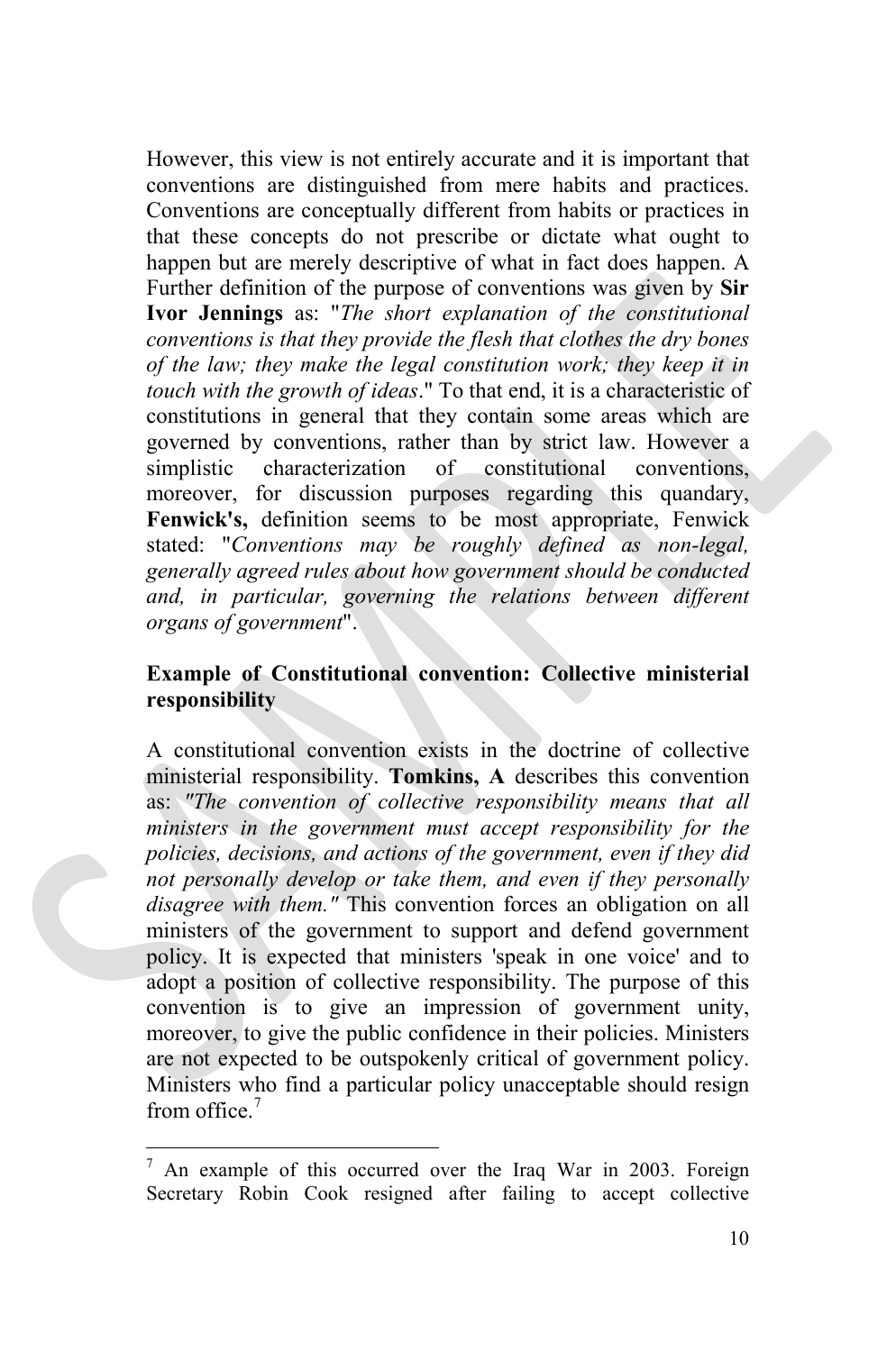#### **Duty of confidentiality**

Another facet of collective responsibility is namely, that all ministers owe their cabinet colleagues a duty of confidentiality. It is a conventional obligation for ministers to keep what's debated or argued within the cabinet, '*in house'*. To break this confidentiality obligation would seriously undermine the unanimity rule and also inhibit Ministers from speaking their minds. This rule is generally seems to be abided, however press reports of cabinet discussions are published with sufficient regularity, suggesting that in practice in tends to be overlooked by some ministers. A more controversial issue is whether this confidentiality obligation should be maintained following a minister's departure from the cabinet. Furthermore, if so, for how long and how stringently should this obligation be adhered to? This predicament came before a court of law in *Attorney General v Johnathan Cape Ltd and Others*<sup>[8](#page-10-0)</sup> popularly known as the *Crossman Diaries* case.

#### *Attorney-General v Jonathan Cape Ltd and Others*

The question before the court in this case was; whether or not the courts would enforce the convention of cabinet secrecy? In this case, Crossman who was a member of the cabinet between 1964 and 1970 kept a detailed account of cabinet government in operation, in the form of a comprehensive diary. His intention was to publish his accounts, subsequent to his retirement. However, sadly Crossman died prematurely; however, his wife decided to continue in his legacy and publish the diaries. After publications appeared in the tabloids, the government sought an injunction preventing further publications. The Government argued that the courts should seek to preserve the confidentiality of governmental affairs. Crossman's publishers argued that the doctrine of cabinet confidentiality was merely a moral obligation, which ministers

<span id="page-10-0"></span> responsibility for the decision to commit Britain to military action in Iraq without international agreement or domestic support. Mr Cook could not back the governmental stance regarding the war with Iraq. Furthermore, he publicly criticised the government's involvement in the campaign. With this in mind, conventional rules demanded his resignation. <sup>8</sup> [1976] QB 752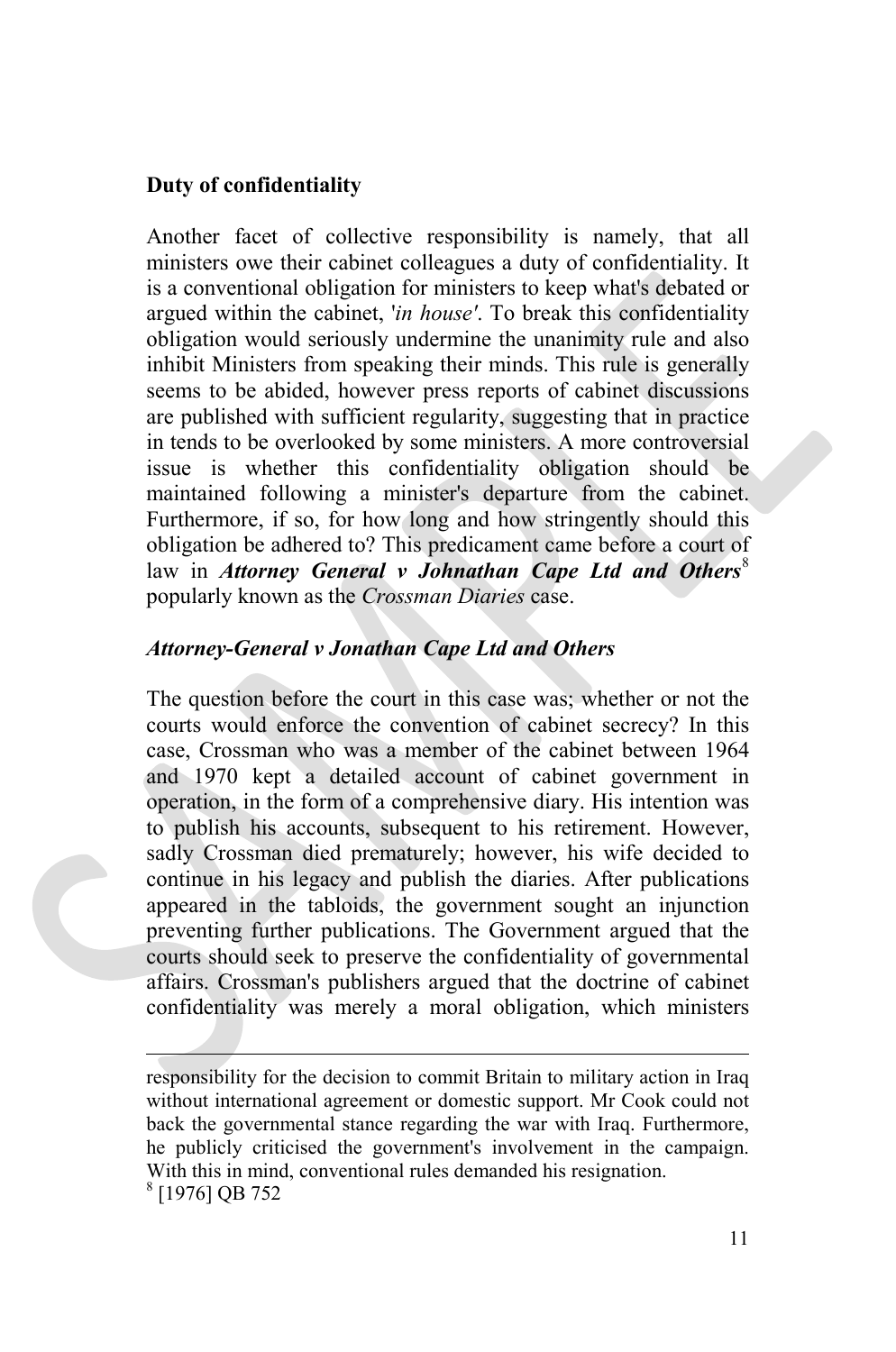could regard or disregard according to their own ethics. To that end, in this case, **Lord Widgery CJ**, did not find history a beneficial guide, as per **Lord Widgery**: *"I find overwhelming evidence that the doctrine of joint responsibility is generally understood and practiced, and equally strong evidence that it is on occasion ignored".*

Lord Widgery went on to deliver a somewhat perplexing judgement. Firstly he accepted that ministers owed each other a legally enforceable duty of confidentiality. However this duty did not derive from the convention turning into law. It was created by 'stretching' the existing common law parameters. However, in this case it was held that due to the lapse in time, the material had lost its confidential quality. Technically, this case was not an example of a court enforcing a convention, but accepting that a convention was coincidentally underpinned by existing common law rules. In functionalist terms, it could be argued that the courts enforced a convention by cloaking it with a common law label. In addition this case is not the only example of conventions being taken into account by the courts. In **Liversidge v Anderson and Carltona**  Ltd v Commissioner of Works,<sup>[9](#page-11-0)</sup> the courts supported the refusal to review the grounds on which executive discretionary powers had been exercised on the basis that a minister is responsible to parliament for the exercise of his power. In light of this, the relationship between law and convention is brought to the forefront. Furthermore, it is now possible to consider whether conventions can crystallise into laws, or indeed whether this would be of any benefit.

#### **Can conventions be legally binding?**

In theory all conventional rules of the constitution could be enacted in legal form by parliament. Moreover, there have been times when constitutional conventions have been given legal status. An example of a conventional rule attaining legal status occurred following a breach of convention by the House of Lords between 1908 and 1910. One major conventional rule regulated the relationship between the House of Lords and the House of Commons in legislative matters and most particularly in financial

<span id="page-11-0"></span><sup>&</sup>lt;sup>9</sup> [1943] 2 All ER 560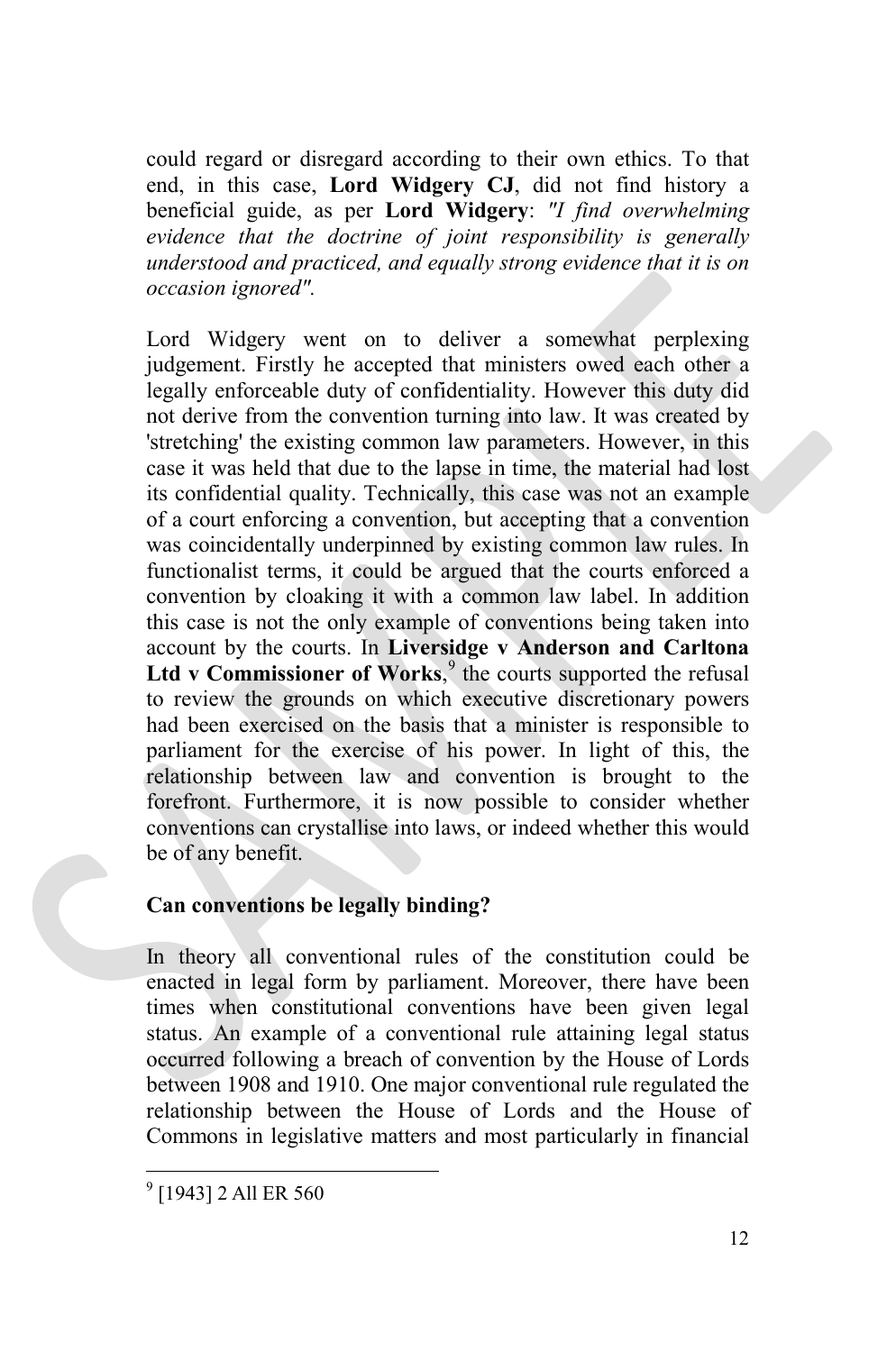matters: namely that the Lords would ultimately give way to the will of the commons. This convention broke down in 1908, when the House of Lords rejected the finance bill of the Commons. After a deadlock, the government responded to this and introduced the Parliament Act 1911. The act set the prior convention in legal stone and provided that the House of Lords would no longer enjoy equal powers to approve or reject legislative proposals and that its power would be restricted to a power to delay legislation subject to strict time limits. To that end, it can hereby be seen that where a breach of a convention is deemed sufficiently severe, parliament can, in the exercise of its sovereign supremacy, change a convention into a legal rule.

#### **Conclusion**

Having now established that constitutional conventions can be placed on a statutory basis, several questions start to arise. If conventions are binding why not codify them? Or conversely, if conventions are obeyed why bother to codify them? The answer to both questions respectively ultimately lies in ascertaining whether or not there would be any great advantage in codifying constitutional conventions.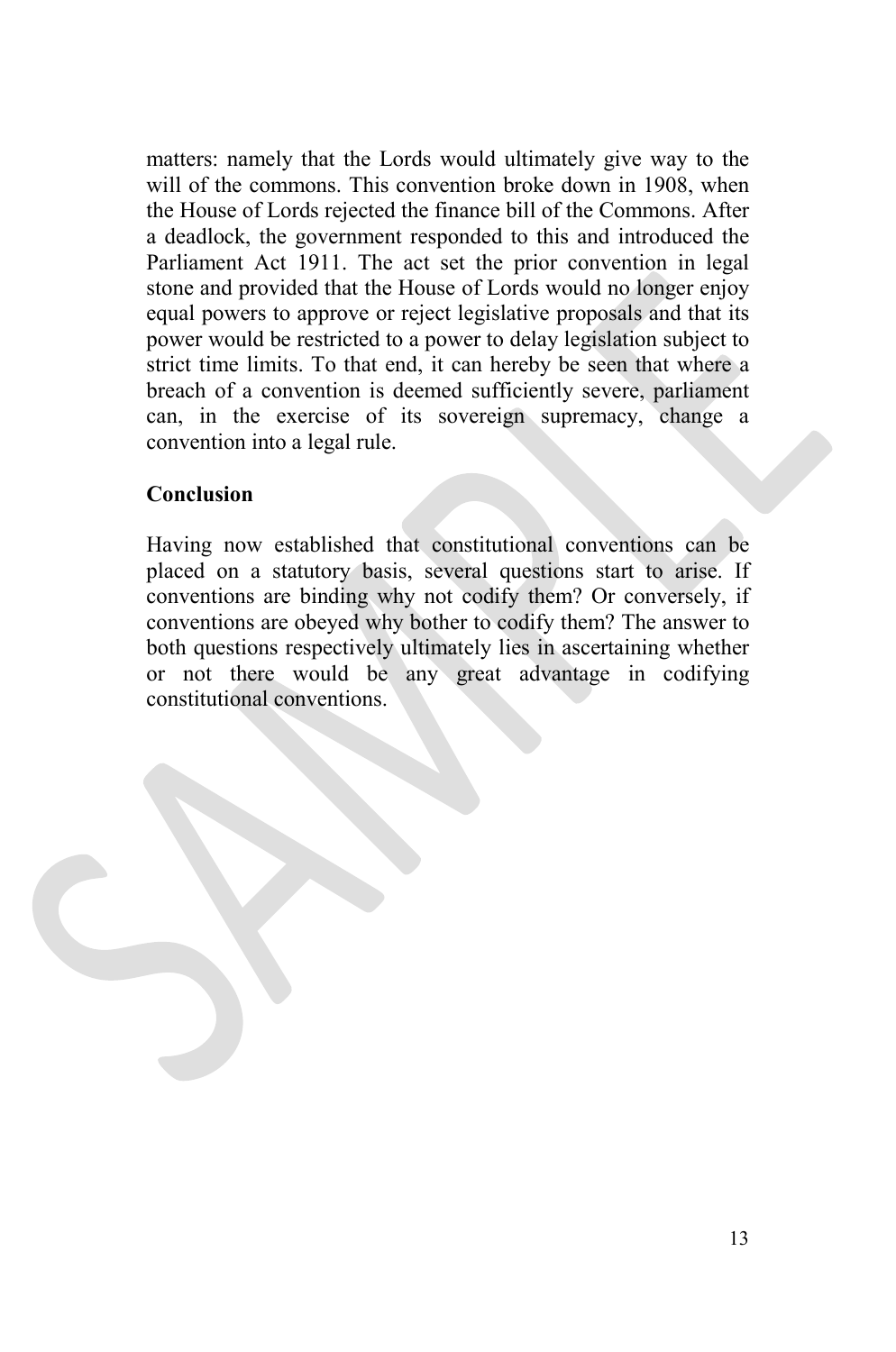#### **Chapter 4 - The Separation of Powers**

#### **Essay Question 1**

Is there a fair balance between judicial responsibilities in the way the courts interpret law to produce the right outcome and the separation of powers in that the legislature is the only body allowed to make law.

#### **Answer**

This paper will determine if there is a fair balance between judicial responsibilities in the way the courts interpret law to produce the right outcome and the separation of powers in that the legislature is the only body allowed to make law. It will first argue the point that legislation is most appropriate because the court can overlook or misapply the law. Second it will argue using case law we should have a formalist rule of law. It will look at case to show that the rule of law and separation of powers collectively control discretion and arbitrary power. Lastly the paper will show how human right are protected through both the judiciary and legislature.

Barendt argues if all three branches of government (judicial, legislative and executive) rest in one body without checks and balances this can be can be tyrannical. The courts can overlook a law or discriminatingly apply laws against certain groups or individuals.[10](#page-13-0) One example is **Mandla v Dowell-Lee**. [11](#page-13-1) In this case a school had refused to admit a Sikh student because he had a turban. The school denied that being a Sikh was a membership of a racial or ethnic group. Lord Denning dissented and held this case should not have been perused. The decision classed Sikhs as not being "ethnic". Lord Denning remarks sparked protests, including a demonstration where thousands of Sikhs participated in Hyde Park. Ministers were forced to intervene and declare that if the House of Lords did not correct the Court of Appeal ruling they would legislate to remedy the problem. Craig thus argues the judgements of the courts are starting to resemble those of

<span id="page-13-0"></span><sup>&</sup>lt;sup>10</sup> Barendt, "Separation of Powers and Constitutional Government" [1995] *Public Law* 599

<span id="page-13-1"></span><sup>&</sup>lt;sup>11</sup> [1983] UKHL 7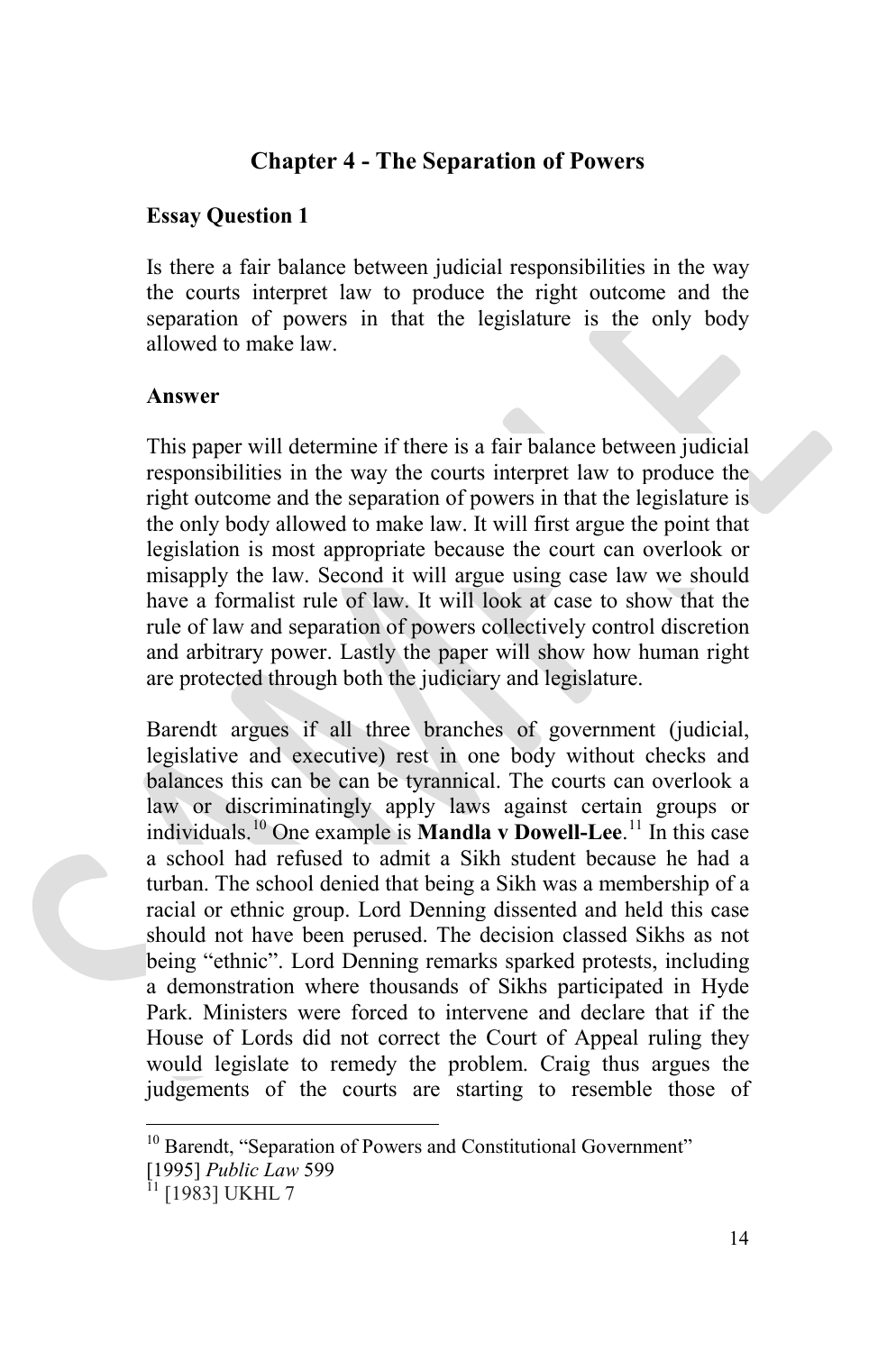politicians and administrators and violated the separation of powers. $^{12}$  $^{12}$  $^{12}$ 

Unger argued that the formalist rule of law was a way of legitimising rules of law that preserved inequality in society.<sup>[13](#page-14-1)</sup> The formal rules of law cannot be sustained in post-liberal society where the state needs to intervene in more and more areas of life and therefore laws have to be left unclear so as to permit the government to intervene in as many ways possible, and therefore the judiciary are left to interpret laws through purposive reasoning, taking into account the intended aims of the legislation, the perfect evidence of which is the **Pepper (Inspector of Taxes) v** Hart<sup>[14](#page-14-2)</sup> ruling.

If judges proceed as they think fit they are participating in a legislative function, which violates the separation of powers.<sup>[15](#page-14-3)</sup> Lord Reid stated: *"To apply the words literally is to defeat the obvious intent of the legislature. To achieve the intent and produce a reasonable result we must do some violence to the words".*[16](#page-14-4)  However, Kavanagh argues legal certainty requires that we apply the law as it is written form and do not look for some "wider meaning".[17](#page-14-5) One example was the interpretation of the Restriction of Offensive Weapons Act 1959 in **Fisher v. Bell**. [18](#page-14-6) The decision was so unwelcomed by Parliament that they overruled it by statute the same year. In **Burmah Oil v Lord Advocate**[19](#page-14-7) the judiciary held the UK government was accountable for damages for destroying oil fields during war. Parliament responded by legislating the War Damages Act 1965 to avoid the liability bestowed on them by the judiciary. In **Anisminic Ltd. v. Foreign** 

<span id="page-14-0"></span> $12$  Craig, "Formal and Substantive Conceptions of the Rule of Law: An Analytical Framework" [1997] PL 467

<span id="page-14-1"></span><sup>&</sup>lt;sup>13</sup> Craig, "Formal and Substantive Conceptions of the Rule of Law: An Analytical Framework" [1997] PL 467<br><sup>14</sup> [1992] UKHL 3

<span id="page-14-2"></span>

<span id="page-14-3"></span><sup>&</sup>lt;sup>15</sup> Verkuil, Paul R., "Separation of Powers, the Rule of Law and the Idea

<span id="page-14-4"></span>of Independence" [1988] *Wm. & Mary L. Rev.* Vol 30, 301.<br><sup>16</sup> **Luke v. Inland Revenue Commissioners** [1963] A.C. 557 at p. 577<sup>17</sup> Kavanagh "Pepper v Hart and Matters of Constitutional Principle"

<span id="page-14-5"></span> $\frac{2005}{18}$  121 LQR 98

<span id="page-14-6"></span><sup>&</sup>lt;sup>18</sup> [1961] 1 QB 394<br><sup>19</sup> [1965] AC 75

<span id="page-14-7"></span>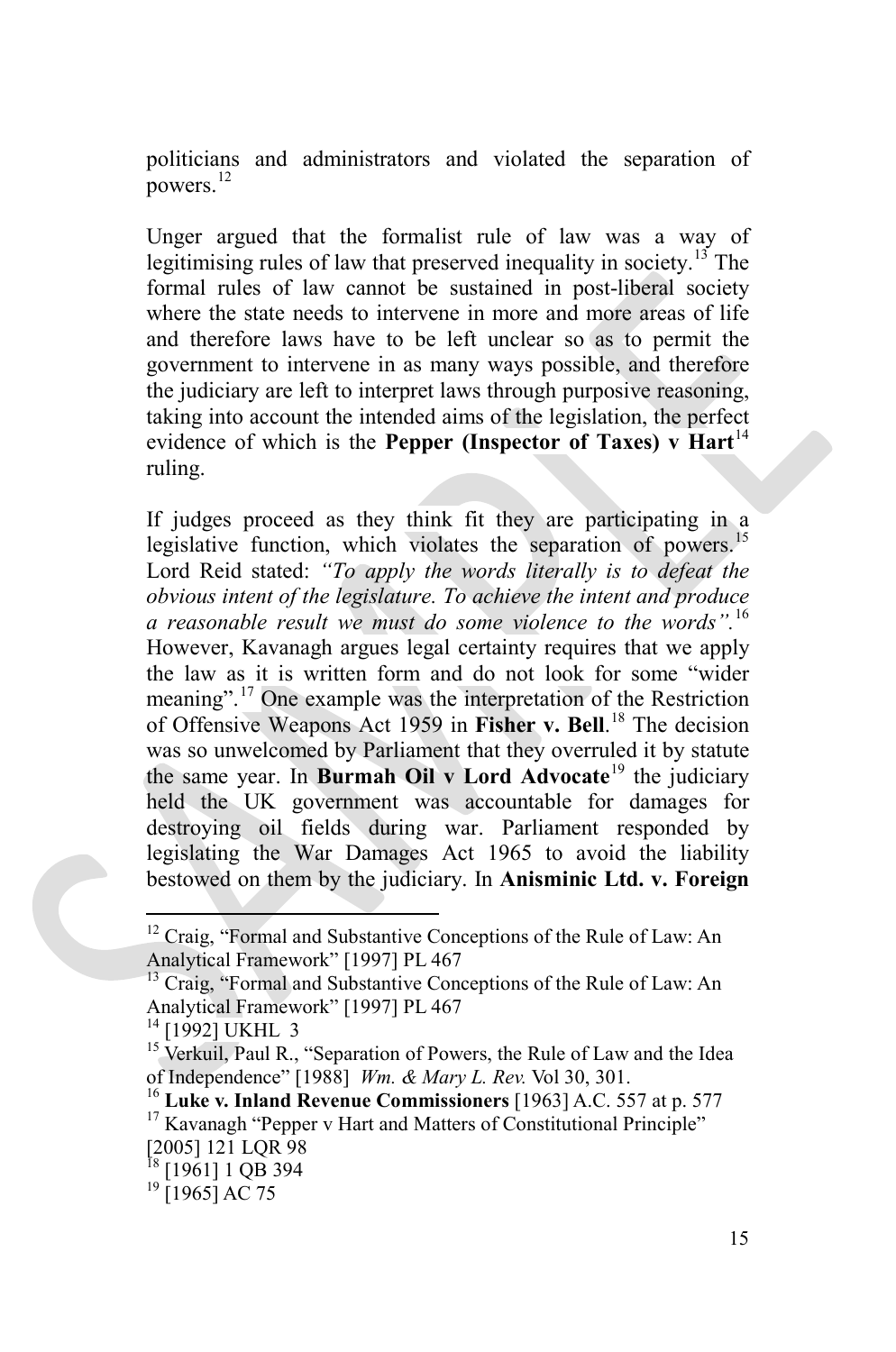**Compensation Commission**, [20](#page-15-0) a statute prevented *"decisions"* of the Commission from being *"called in question in any court".* Despite parliament's intention the court held the decision was ultra vires, and void. This demonstrates the courts are free to proceed as they think fit and check the lawfulness of decisions. We can conclude that parliamentary sovereignty is dependent on the judiciary's acquiescence of Parliamentary power.

Raz says that through the rule of law, laws should be prospective, open, certain and capable of guiding human conduct.<sup>[21](#page-15-1)</sup> However these formal rules do not guarantee that laws suiting the needs of the people will actually be met and should be balanced against society's other needs. Others prefer a more substantive doctrine including conformity to human rights. Under s.3 Human Rights Act 1998 the courts obligation is to interpret all domestic legislation with Convention rights *'so far as it is possible to do so'*. [22](#page-15-2) This is a teleological method of interpretation, where the spirit of the Treaties is given effect to.<sup>[23](#page-15-3)</sup> If the court feels unable to interpret in this way a declaration of incompatibility under section 4 of the 1998 Act is made. This provision reasserts parliament has the final say.

<span id="page-15-1"></span><span id="page-15-0"></span> $^{20}$  [1969] 2 AC 147<br><sup>21</sup> Raz, Joseph, "The Politics of the Rule of Law" (1990) Ratio Juris 3, No: 3, 331-339.<br><sup>22</sup> s.3 Human Rights Act 1998<br><sup>23</sup> Brown, L.N. and Kennedy, T. *The Court of Justice of the European* 

<span id="page-15-2"></span>

<span id="page-15-3"></span>*Communities*, 4Ed., London: Sweet & Maxwell, 1994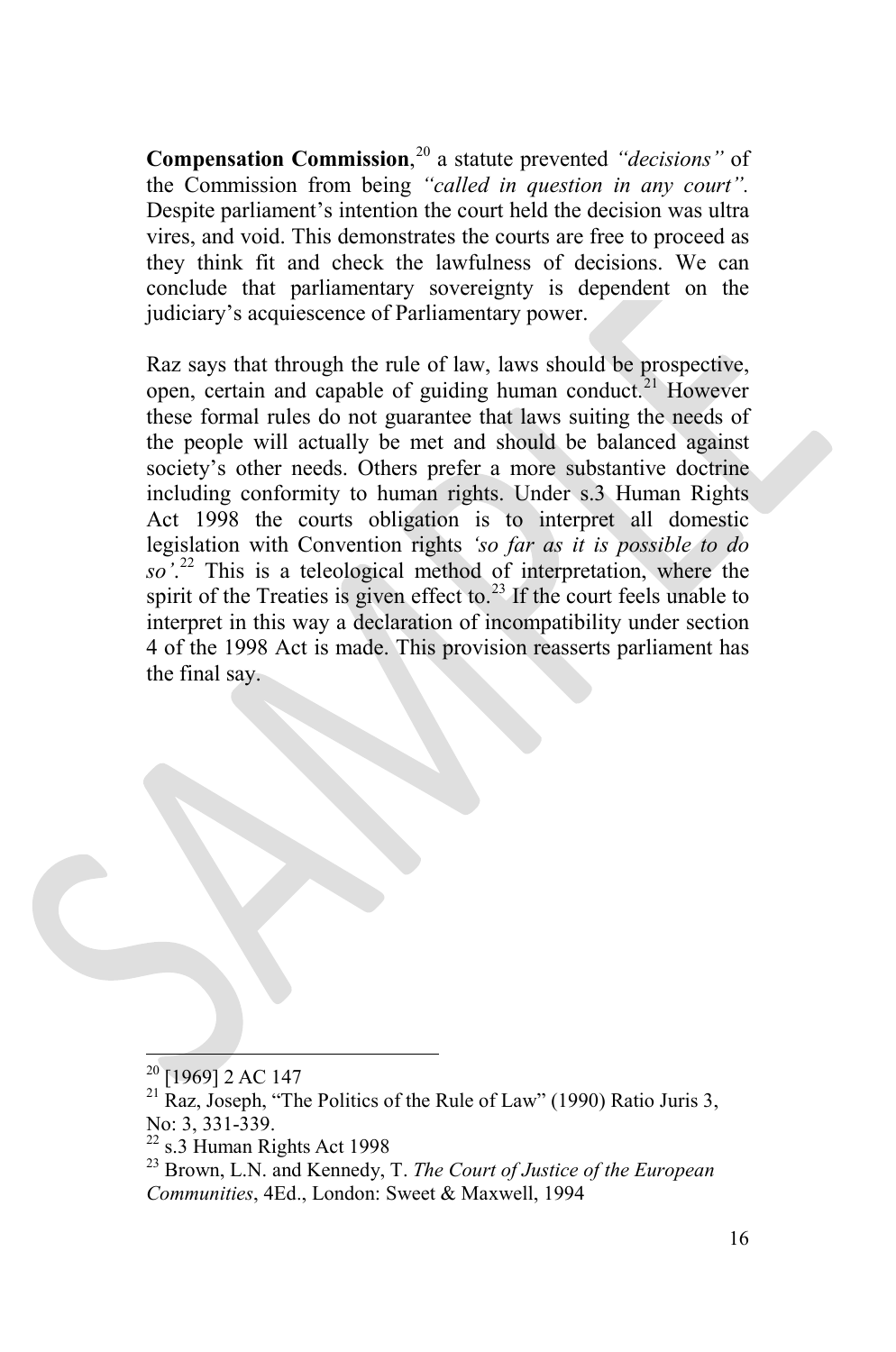#### **Chapter 5 - The Rule of Law**

#### **Essay Question 1**

With reference to relevant case law, evaluate the extent to which the UK judiciary has demonstrated a willingness to uphold the requirements of the rule of law.

#### **Answer**

The definition of Rule of Law is highly debated by academics. This essay will explain the main theories of the Rule of Law and it will analyse what avenues are available to the UK courts to uphold it and how they have dealt with past cases. It will also deal with the closely related issue of separation of powers as it is highly relevant to the control of discretion of both the executive and the judiciary.

#### **Theories of the Rule of law**

There are several well-known theories on the rule of law; however, one of the most popular is Dicey's theory. His theory is about the equality of the rules that are enforced by the courts on people. It includes some important principles, which were very influential in the nineteenth century. Such as the official's decisions can be challenged in courts and that the law determines how much power they have or it gives them<sup>[24](#page-16-0)</sup>. Dicey set out three important principles: 1) the absolute supremacy of regular law. Here, Dicey says that if an official has no backing of a specific law, he cannot interfere with another's rights as they are merely agents of the state. Dicey believed that government should not have wide discretionary powers; he argued that it is crucial to have limits and controls over exercising it. This can be said to be exercised to some extent by the court's powers of judicial review. He thought that punishment should only be through the courts and no other way. However, this is not the case today as other bodies such as local authorities have the power to punish in ways such as issuing

<span id="page-16-0"></span><sup>24</sup> Cavers, David F. "A Critique of the Choice-of-law Problem." *Harvard Law Review* (1933): 173-208.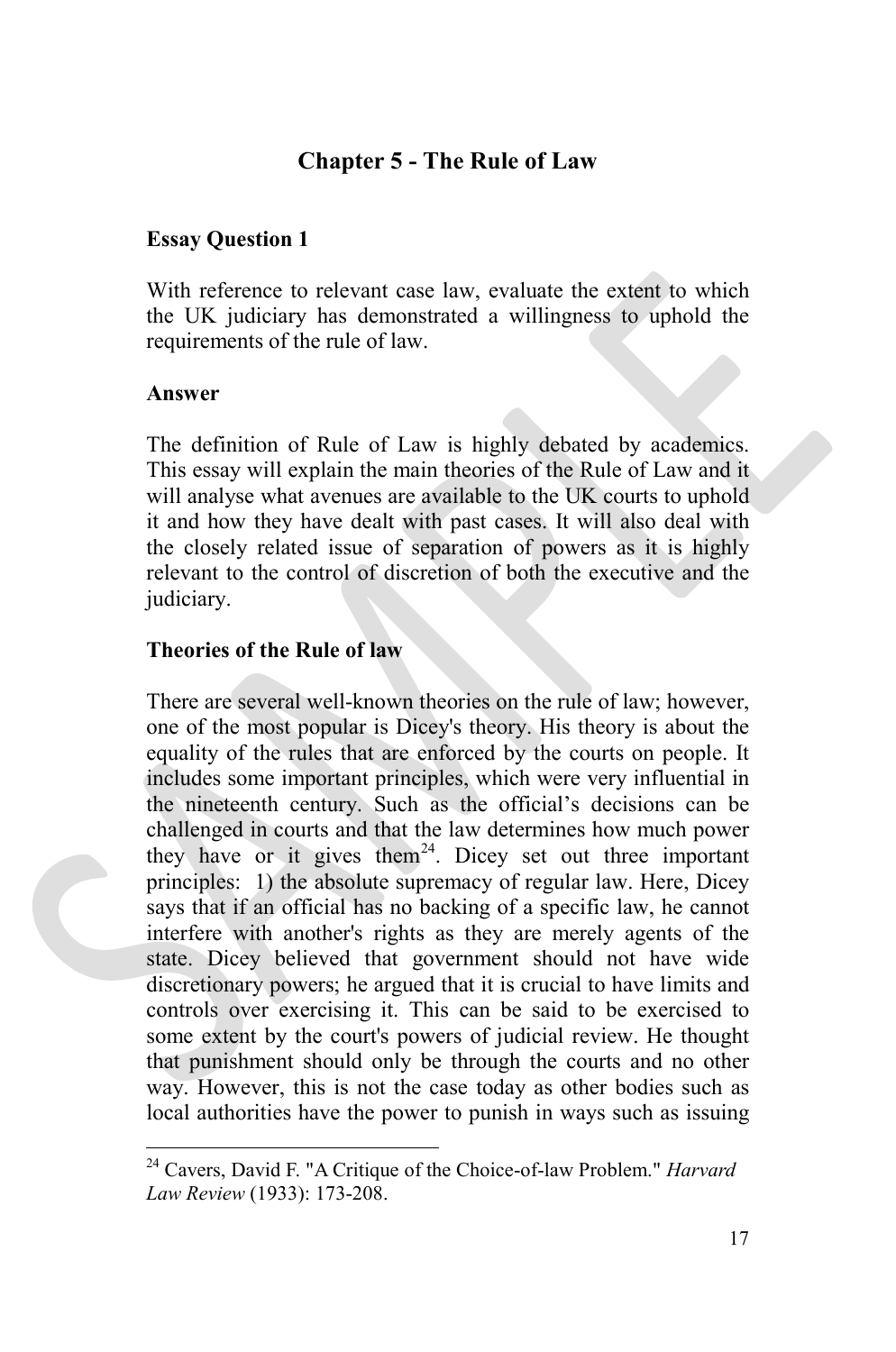fines<sup>25</sup>. 2) Equality before the law – every man is subject to the law of the realm. Dicey believed that no one is above the law and no man including and especially government officials should have any immunity from the courts. He did not mean that officials do not have special powers because this would be untrue, he meant that no matter whom it is, from the prime minister down, they are no different from any other citizen and should be held responsible for their actions without any legal justifications. 3) No higher law other than the rights of individuals as determined through the courts<sup>[26](#page-17-1)</sup>. However, the third tenant of his theory can be criticised on the basis that today we have the HRA in the UK and therefore the courts do not create the fundamental rights<sup>27</sup>. In most countries, the courts only apply the constitution and it does not result from it.

There are, however other theories of the rule of law. Raz believes that the rule of law should be seen in formal terms, which means that the law should be prospective, stable, open, general and clear. There should be access to courts, as well as independent judiciary<sup>28</sup>. His theory was for the rule of law to enable people to plan their lives. He was not concerned with the substance of the law, but the form in which it is enacted. This leads to the paradox of a dictatorship being compliant with the Rule of Law as long as the laws are enacted following the correct procedure and present certain characteristics given that the content is irrelevant<sup>29</sup>.

Dworkin agrees with the formal conception of the rule of law, however, he had two different conceptions of the rule of law. The 'rule book' conception is based on the idea that government power should be exercised against individuals only if it is in accordance with previously set rules that are available to all  $30$ . The second conception is the 'rights' conception, where he argues that citizens

<span id="page-17-1"></span><span id="page-17-0"></span><sup>&</sup>lt;sup>25</sup> Jennings, Ivor. *The British Constitution*. CUP Archive, 1967.<br><sup>26</sup> Dicey, Albert Venn. *Introduction to the Study of the Law of the Constitution*. Macmillan, 1897

<span id="page-17-2"></span><sup>&</sup>lt;sup>27</sup> Kavanagh, Aileen. *Constitutional Review under the UK Human Rights* Act. Cambridge University Press, 2009.<br><sup>28</sup> Raz, Joseph. "The rule of law and its virtue." (1977).<br><sup>29</sup> Hart, *The concept of law*. Oxford University Press, 2012.<br><sup>30</sup> Dworkin. Ronald. *Taking rights seriously*. Harvard Un

<span id="page-17-3"></span>

<span id="page-17-4"></span>

<span id="page-17-5"></span><sup>1978.</sup>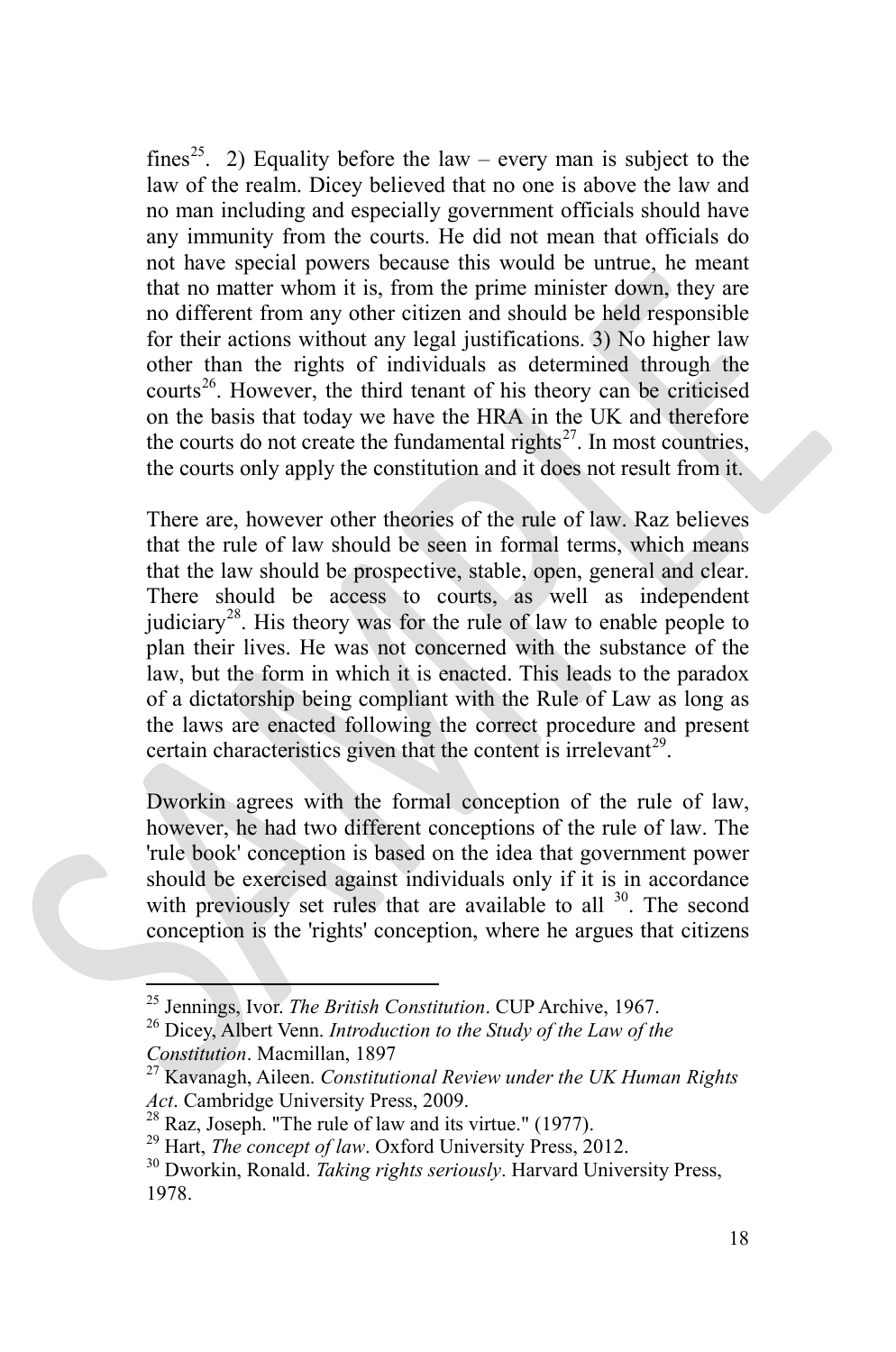should have moral rights and duties to one another, and political rights against the state, so the courts through the demand of citizens can enforce them<sup>[31](#page-18-0)</sup>. Due to this conception being concerned with the moral rights of individuals and the public conception of individual rights, it can be said that Dworkin's conception of the rule of law as a whole is concerned with both form and substance.

Lord Bingham in reiterated the same approach in his work "The Rule of Law'. He lists eight factors which are core to the rule of law and it is evident that they combine both procedural and substantive aspects of the law, in line with Dworkin's approach  $32$ . The factors identified by Lord Bingham are: the law must be as easy as possible to get access to and predict; the exercise of discretion should not resolve any questions of liability, but only by the exercise of law; the law should be applied equally to everyone; ministers and public officials have been given granted a benefit, therefore, they must use it to exercise power in good faith and fairly to everyone without exceeding their limits and reasonably; fundamental human rights must be protected by the law; if parties cannot resolve any dispute the state must find a way to do so; the procedure used by the judges to make decisions must be fair; the state should comply with the ROL not only on a national level but also internationally $33$ .

Due to the comprehensiveness of Dworkin's and Lord Bingham's theories, it is submitted that the Rule of Law is not only formal but also substantive. The enactment of the ECHR and the HRA 1998 in the United Kingdom clearly proves that the rule of law is also about the substance of fundamental rights, which the courts are required to enforce.<sup>34</sup>

#### **Unwritten constitution v written constitution**

<span id="page-18-0"></span><sup>31</sup> Dworkin, Ronald. *POLITICAL JUDGES AND THE RULE OF-LAW*. 1979.

<span id="page-18-1"></span><sup>&</sup>lt;sup>32</sup> Bingham, Lord. "The rule of law." *The Cambridge Law Journal* 66.01 (2007): 67-85.<br><sup>33</sup> Bingham. Tom. *The rule of law* Penouin LIK 2011

<span id="page-18-3"></span><span id="page-18-2"></span><sup>&</sup>lt;sup>33</sup> Bingham, Tom. *The rule of law*. Penguin UK, 2011.<br><sup>34</sup> Ewing, Keith D. "The Human Rights Act and Parliamentary

Democracy." *The Modern Law Review* 62.1 (1999): 79-99.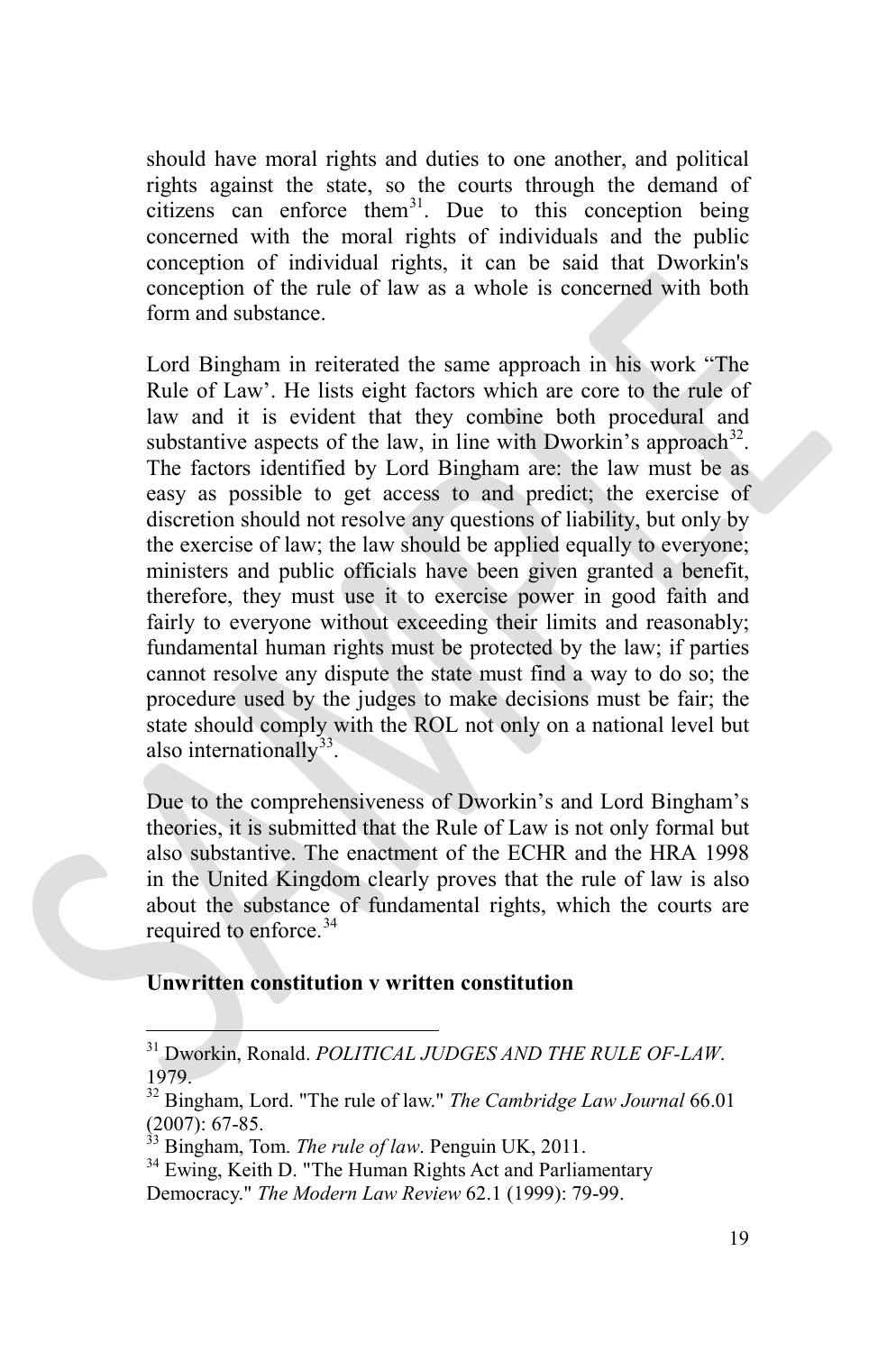In most countries the system of checks and balances is unlikely to change because it is a constitutional document, which is protected by a special procedure. For example, in the United States, the court can avoid a law passed by the congress if they believe it is inconsistent. Furthermore, even if the president nominates the Supreme court judges, they are appointed by the congress  $35$ .

However, this is slightly different in the UK because there is no written constitution. In the case of *Thoburn v Sunderland City Council[36](#page-19-1)* it was clear that some Acts have been recognised as having constitutional status, which in this case was the European communities Act 1972. It was held that constitutional statutes could not be reversed unless they were express words to that degree in the statute, unlike ordinary statutes, which could be reversed by later clashing with Parliamentary statutes.

#### **Rule of Law v. Separation of Powers, in particular judicial independence**

The rule of law and separation of powers together are a way of controlling arbitrary power and discretion. Firstly, even though there is no absolute doctrine of separation of powers it may be too vague to say that there is no separation of powers in the  $UK^{37}$ . There are many different statutes that support the idea of separation of powers in the UK, in particular with regard to judicial independence, such as tenure - provided for judicial security of tenure; immunity – judges cannot be sued; open courts – 'justice must be seen to be done'; political independence and judicial appointments. In The Court Act 1981 it is stated that judges could be removed from position by Parliament but this is not so the case with the government. The Act of settlement 1700 further supports the independence of the judiciary. The existence of such Acts since 1700 shows that Judicial independence and

<span id="page-19-0"></span><sup>&</sup>lt;sup>35</sup> Marshall, Thurgood. "Reflections on the bicentennial of the United States Constitution." *Harv. L. Rev.* 101 (1987): 1. <sup>36</sup> [2002] [EWHC 195 \(Admin\)](http://www.bailii.org/ew/cases/EWHC/Admin/2002/195.html)

<span id="page-19-2"></span><span id="page-19-1"></span> $37$  Verkuil, Paul R. "Separation of Powers, the Rule of Law and the Idea of Independence." *Wm. & Mary L. Rev.* 30 (1988): 301.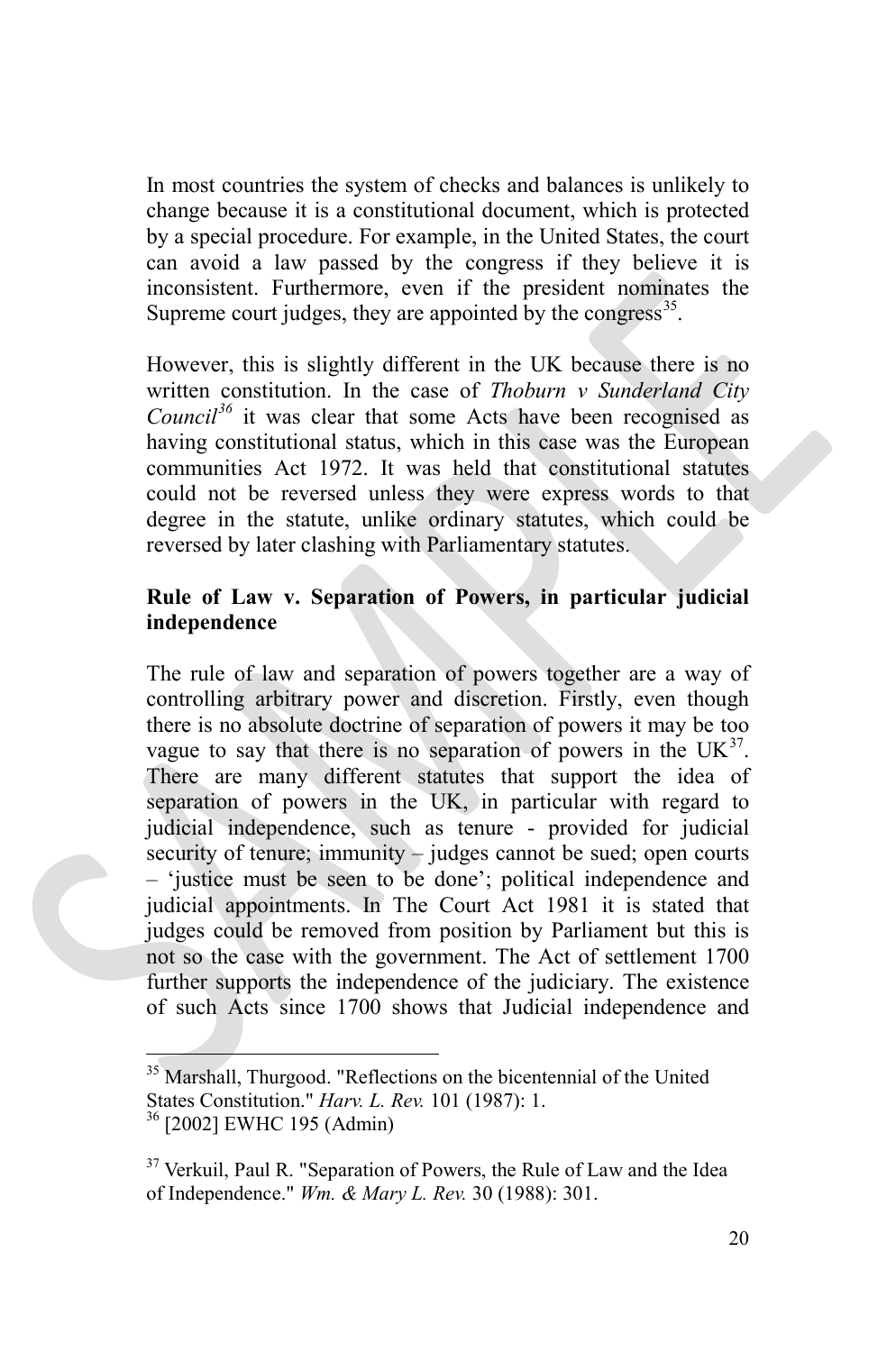separation of powers have existed for a long time. Another important role is in article 6 of the European Convention on Human Rights which protects the rights to a fair trial<sup>38</sup>.

However, some cases such as *Shaw v DPP[39](#page-20-1)* seem to suggest that the judiciary makes new law in contrast with the principle of separation of powers. Here the appellant was charging both the prostitutes and the customers a fee for publishing the prostitutes contact details as well as the services they offer and nude pictures. The court held that he was living on the earnings of prostitution and because of that he was convicted of corrupting public morals, as well as an offence under the Obscene Publications Act 1959<sup>40</sup>. He appealed arguing that no offence such of conspiracy to corrupt public morals exists. He was unsuccessful with his appeal as the House of Lords dismissed it and created a new crime. Another example is seen in the case of  $R \nu R$  where a man was charged with the attempted rape of his wife. Although the couple were separated for a long time, they were not divorced. The House of Lords overturned the exceptions of rape and changed the law.

In the case of *Burmah Oil v Lord Advocate[41,](#page-20-3)* the judges decided that the UK government was liable for damages committed during the war. Parliament then passed the War Damages Act 1965 in response to the judgement, to avoid the effect of the new law created by the judiciary. Looking at these given examples it could be concluded that even though the courts sometimes make new laws, parliament is always ultimately liable and therefore this does not defeat separation of powers. The separation of the judiciary from the other branches may therefore not be necessary.

#### **How the courts ensure compliance with the rule of law**

Even prior to when the HRA 1998 came into force, the courts

<span id="page-20-0"></span><sup>&</sup>lt;sup>38</sup> Woodhouse, Diana. "United Kingdom The Constitutional Reform Act 2005—defending judicial independence the English way." *International Journal of Constitutional Law* 5.1 (2007): 153-165.<br><sup>39</sup> [1962] AC 220<br><sup>40</sup> Edwards, S. S. M. "On the contemporary application of the Obscene

<span id="page-20-1"></span>

<span id="page-20-3"></span><span id="page-20-2"></span>Publications Act 1959." *Criminal Law Review* (1998): 843-853. <sup>41</sup> [1965] AC 75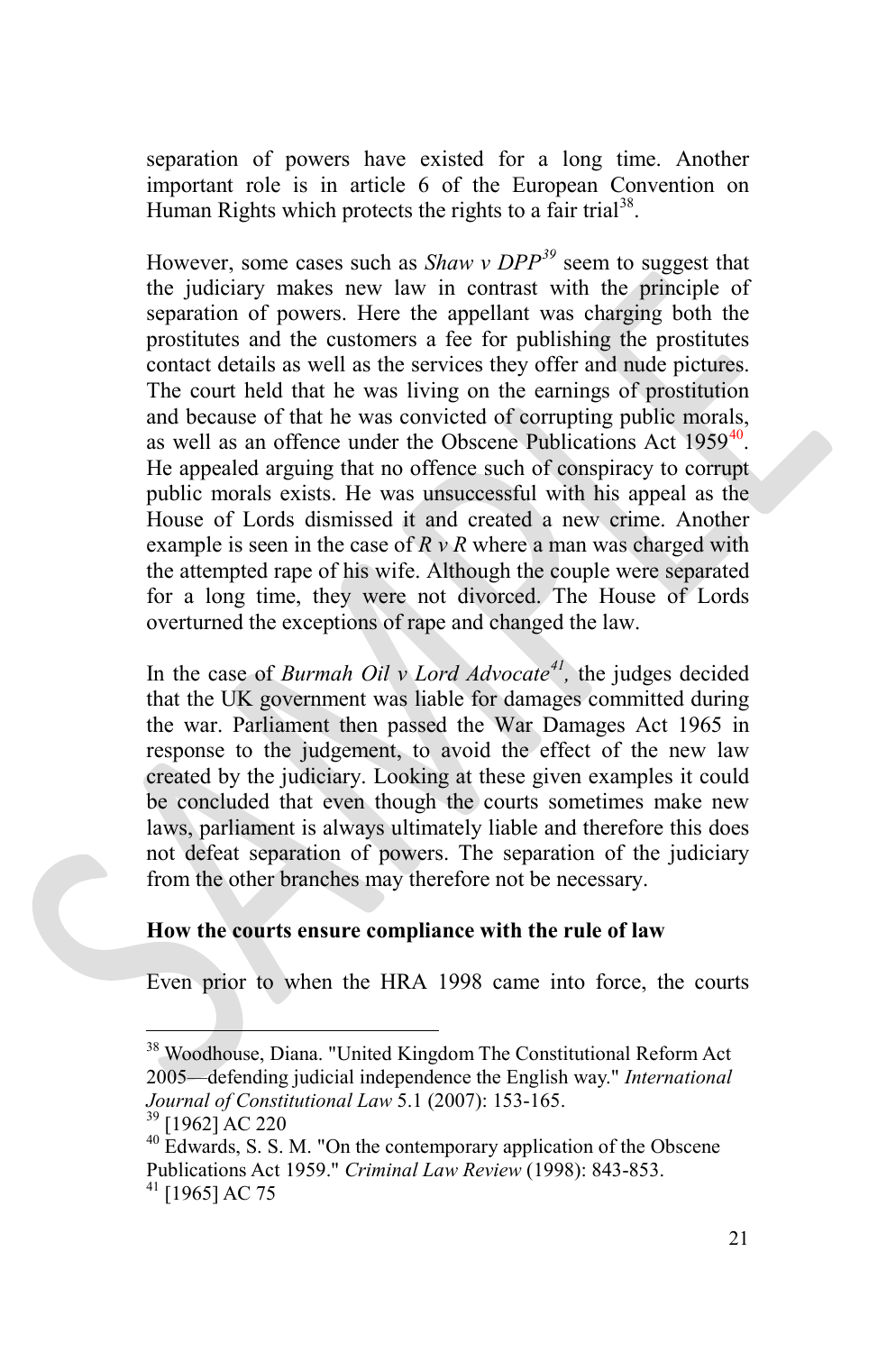made it clear through the principle of legality, that the statutes would conform to fundamental rights<sup> $42$ </sup>. This means that fundamental rights could not be overridden by general words and parliament would have to state clearly in the legislation if they intend to limit fundamental rights.

In perhaps one of the most popular modern day cases of *M v Home Office<sup>[43](#page-21-1)</sup>*, it is clear that everyone including government ministers are required by the ROL to accept and obey the courts orders. Here, M was to be deported, however, this was not to happen until the hearing of the appeal, which the Home Secretary agreed to. M was deported. The Court ordered for M to be taken off the plane and brought back when it stopped in Paris. Despite the Courts order, the Home Secretary did not feel an obligation to do so and thus M was not taken off the plane. It was held that the Home Secretary had disrespected the Court and was held in contempt of it but no punishment was imposed.

The court might read a statute down in accordance to the Human Rights Act 1998 if the particular statute breaks the terms from the European Convention on Human Rights. If the court felt unable to do so according to section 3 of the HRA 1998, they could issue a declaration of incompatibility under section 4 of the HRA, which would then be sent to Parliament to be reconsidered.

In the case of *A V Secretary for the Home Department[44](#page-21-2)* 10 men considered to be a threat to national security by Special Immigration Appeals Commission were ordered to leave the country. They appealed (as they have a legal right to) and argued that in section 23 of the antiterrorism, crime and security act (ACSA) 2001 to detain foreign terror suspects was definitely incompatible with the articles of the ECHR. Their Lordships agreed and issued a declaration of incompatibility, under section 4 of the Human Rights Act 1998. Parliament then replaced the ACSA 2001 with the Prevention of Terrorism Act 2005 that allows anyone no matter his or her nationality to be detained.

<span id="page-21-0"></span><sup>42</sup> Jowell, Jeffrey, "The rule of law and its underlying values" *The changing constitution* 6 (2007): 5-23.<br><sup>43</sup> [1994] 1 AC 377<br><sup>44</sup> [2004] UKHL 56

<span id="page-21-1"></span>

<span id="page-21-2"></span>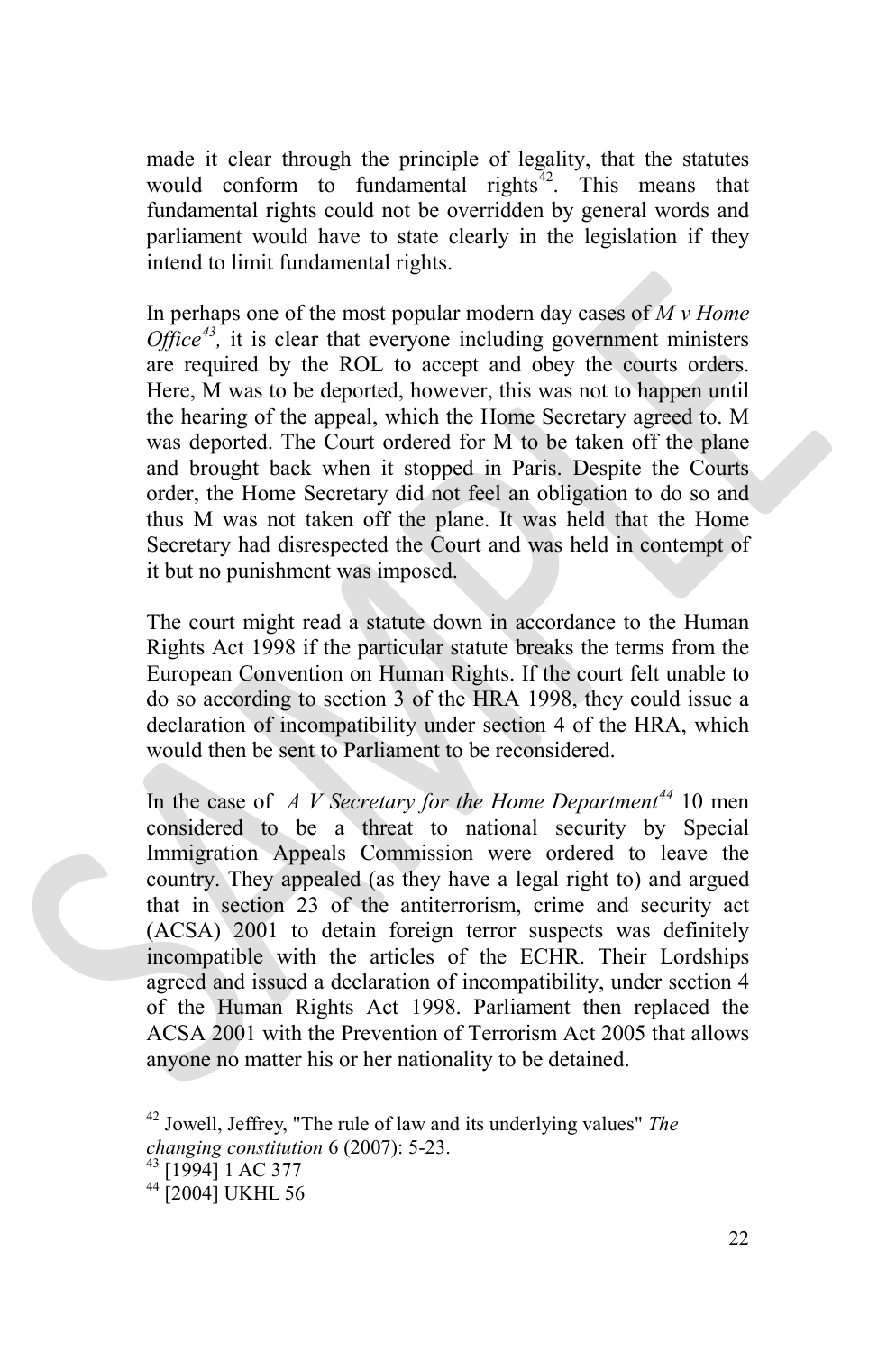The case above shows that under the doctrine of Parliamentary sovereignty, Parliament always retains the last word on the legality of an  $Act^{45}$ . New laws can always be passed to make what was legal, illegal, and nobody, including courts has the power to invalidate these Acts of Parliament. However, in the case of *R (on the application of Jackson) v Attorney General[46](#page-22-1)* it has been argued that section 3 and 4 of the HRA 1998 may have affected and questioned how absolute Parliamentary sovereignty is.

We could at present maintain that the courts overall have significant interpretive procedures available to them to guarantee that legislation neglecting to meet the requirements of the rule of law set out above are hardly constructed in favour of the individual.

If the provision that fails to comply with the rule of law is something other than a statute, the courts will have nothing preventing them from invalidating other measures, whether they take the form of delegated legislation, individual ministerial decisions, acts of local authorities or decisions of agencies. The courts use judicial review to invalidate any measure that does not comply with the rule of  $law<sup>47</sup>$  $law<sup>47</sup>$  $law<sup>47</sup>$ .

Further, in *Council for the Civil Service Unions v Minister for the Civil Service [GCHQ]*<sup>[48](#page-22-3)</sup>, the House of Lords held that executive action is not immune from judicial review even when carried out in pursuant of a power derived from the royal prerogative. However, in this specific case the court had no jurisdiction to review the order as national security, the ground on which the prerogative order relied, was considered to be unjusticiable.

<span id="page-22-0"></span><sup>&</sup>lt;sup>45</sup> Forsyth, Christopher. "Of fig leaves and fairy tales: the ultra vires doctrine, the sovereignty of Parliament and judicial review." *The* 

<span id="page-22-2"></span><span id="page-22-1"></span>

*Cambridge Law Journal* 55.01 (1996): 122-140.<br><sup>46</sup> [2005] UKHL 56<br><sup>47</sup> Salzberger, Eli, and Paul Fenn. "Judicial independence: Some evidence from the English Court of Appeal." *The Journal of Law and Economics* 42.2 (1999): 831-847.<br><sup>48</sup> [1983] UKHL 6

<span id="page-22-3"></span>